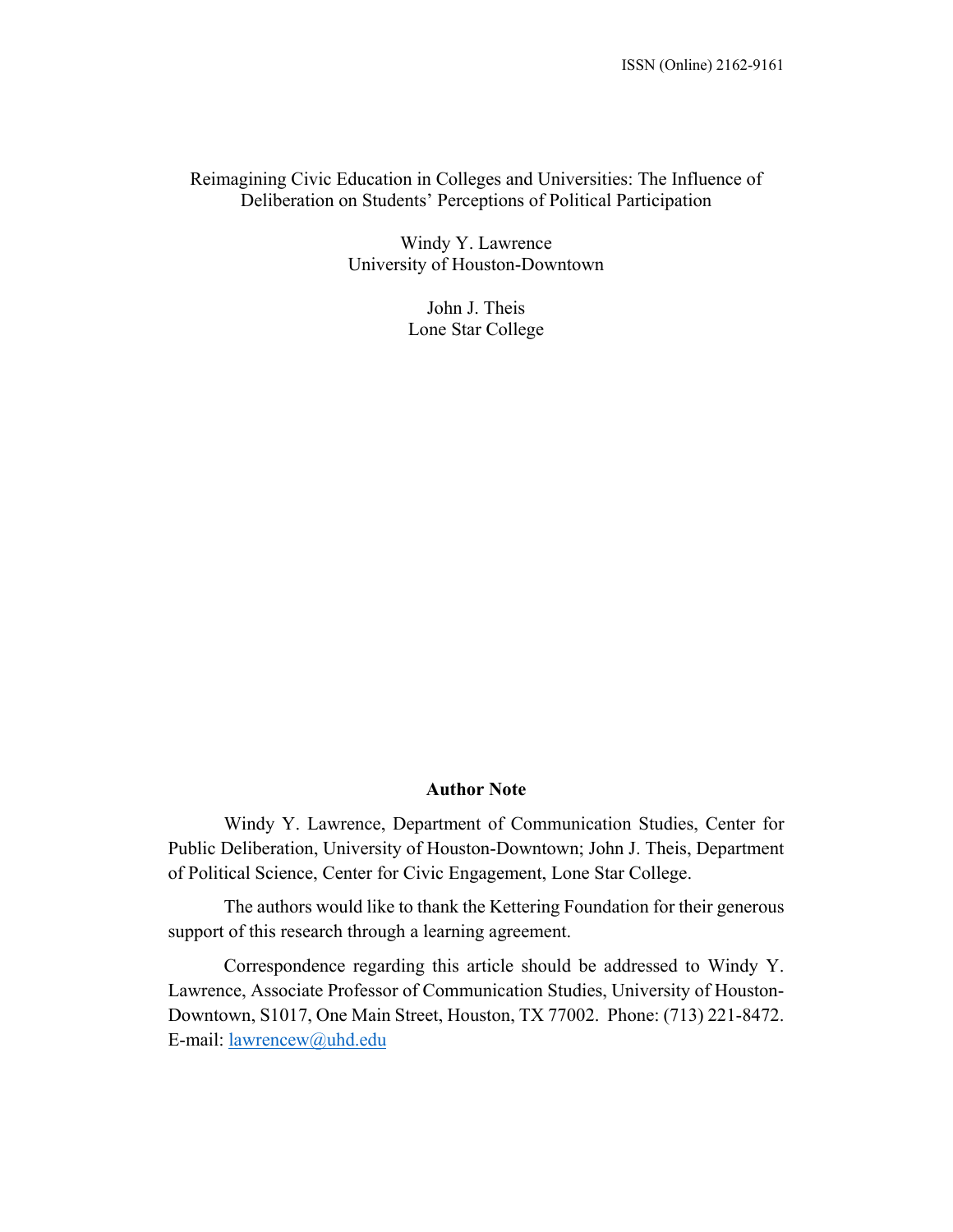### **Abstract**

A focus on public dialogue and deliberation is critical for civic engagement programs in higher education because such skills provide students with the knowledge necessary for addressing wicked problems in American democracy. Throughout the 2014-2015 academic year, the Center for Public Deliberation (CPD) at the University of Houston-Downtown (UHD) partnered with the Center for Civic Engagement (CCE) at Lone Star College-Kingwood (LSC-Kingwood) in carrying out a series of community deliberative dialogues in order to capitalize on the city of Houston's Citizenship Month and provide a shared civic experience for students. This article describes a study in which the authors performed a qualitative analysis of student responses to four open-ended questions administered at four of these deliberative forum events—two focusing on the mission of higher education, one on energy, and one on guns on campus. The analysis revealed that the forums influenced and changed the ways in which students had previously experienced or talked about politics. The results suggest that academic institutions must think more purposefully about how they embed these types of opportunities into their civic curricula across the span of students' education, allowing students to develop the skills needed to construct a different type of politics for addressing wicked problems in an effective and productive manner.

*Keywords*: deliberation, dialogue, community engagement, civic education, service-learning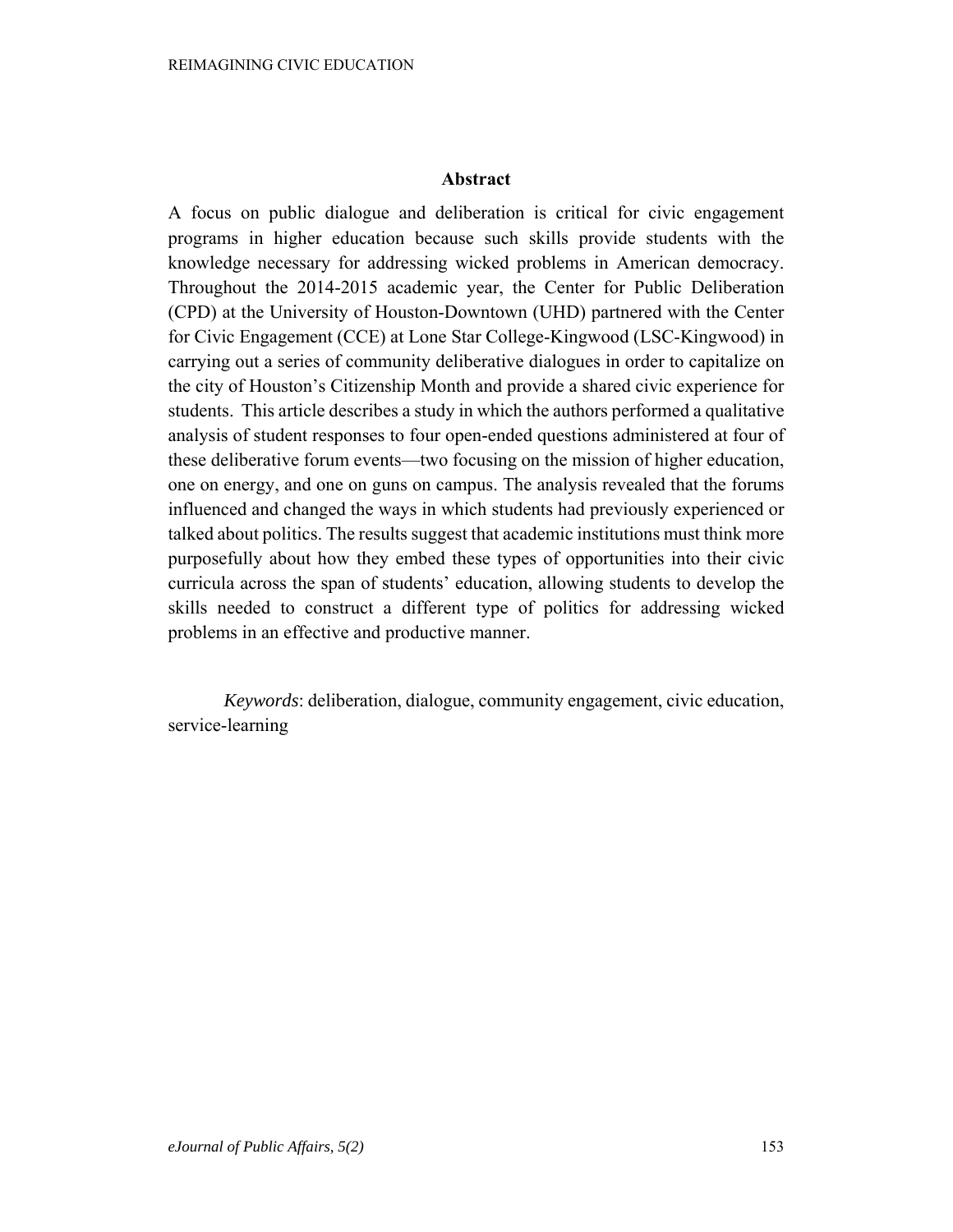In their seminal work "Dilemmas in a General Theory of Planning," Rittel and Webber (1973) argued that "the professional's job was once seen as solving an assortment of problems that appeared to be definable, understandable, and consensual" (p. 156). They pointed out, however, that "the professionalized cognitive and occupational styles that were refined in the first half of this century … are not readily adapted to contemporary conceptions of interacting open systems and to contemporary concerns with equity" (p. 156). They maintained that today's problems are "wicked" problems, as opposed to the tame problems that modern experts were taught to solve (e.g., the streets have been paved, and roads now connect all places; houses shelter virtually everyone; the dread diseases are virtually gone; clean water is piped into nearly every building, and sanitary sewers carry wastes from them; schools and hospitals serve virtually every district; and so on.) Wicked problems have no definitive solutions as measured by standard technocratic notions of success because it is impossible to compare solutions in terms of their efficiency. Not only do wicked problems have no definitive definition, but the solutions cannot be good or bad, true or false; they can only impact a problem and, in turn, give rise to additional spillover effects in other areas.

Drawing from Rittel and Webber's (1973) work, Carcasson (2013) noted that while "wicked problems cannot be 'solved' … the tensions inherent in wicked problems can certainly be addressed in ways that are better or worse" and that "tackling wicked problems requires different forms of inquiry, communication, problem solving, and decision making than we often see on politics or public policy research" (pp. 38-39). Civic skills are useful because they teach young people the skills needed to deal with wicked problems. Specifically, Carcasson outlined three strategies commonly used to address wicked problems. First, expert strategies seek to tame wicked problems by placing decision-making authority in the hands of relatively small numbers of stakeholders, thus reducing the wickedness of the problem. Second, adversarial strategies, like markets, are zero-sum, with some interests winning and others losing. Third, deliberative strategies discard the zerosum mentality and instead adopt a win-win perspective. Carcasson argued that deliberative strategies are superior because they result in more legitimate decisions since all stakeholders have had a role in defining the problems and forming the solutions. In short, deliberative strategies get more buy-in from affected groups. Given public dissatisfaction with the current state of American democracy—with Congress having an approval rating of 13% in Gallup polls—the problems of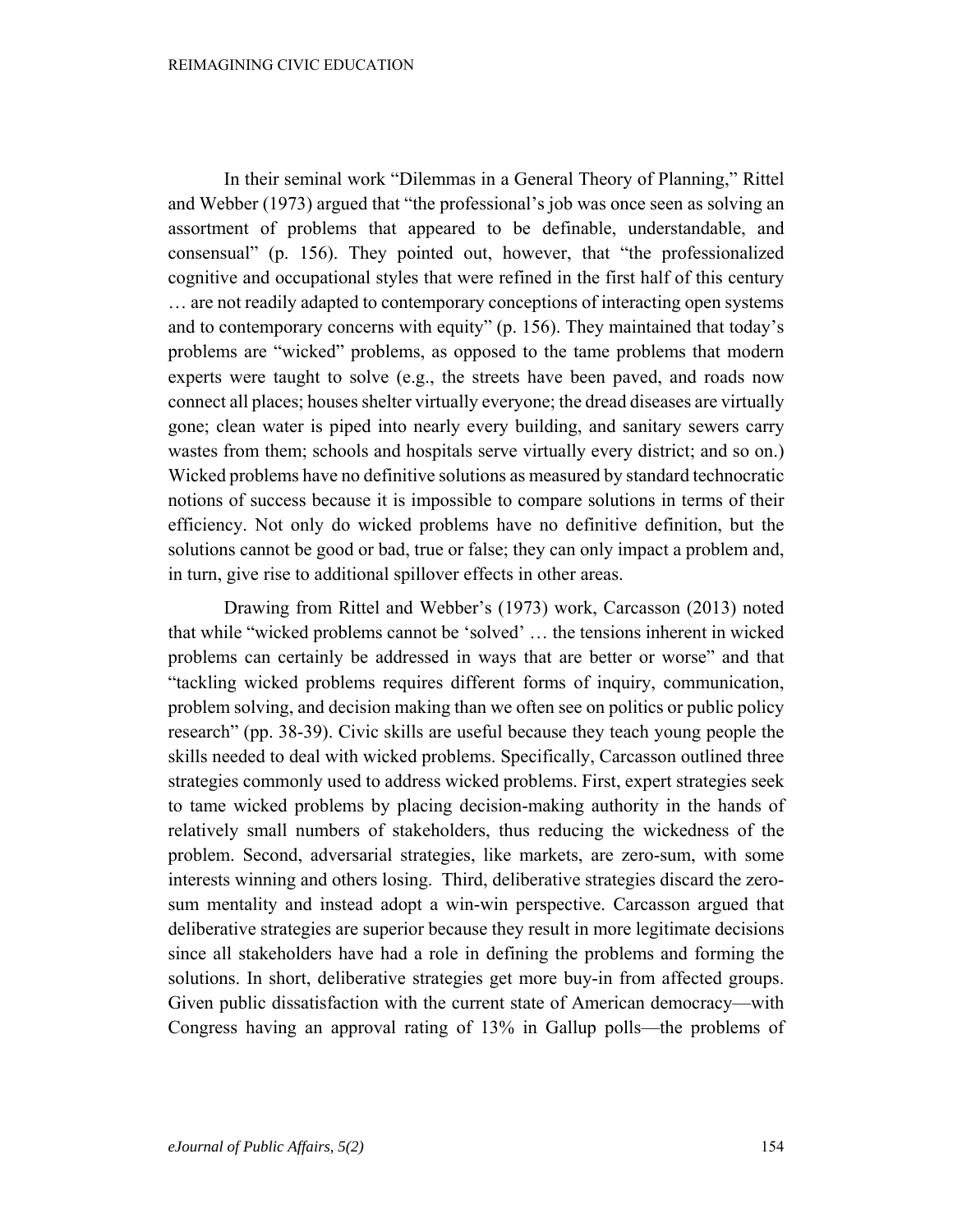democracy are clearly related to the emphasis on expert and adversarial processes for solving wicked problems at the expense of deliberative processes (Theis, 2016).

Civic education in most U.S. colleges and universities has essentially followed one of three paths. First, it has been relegated to political science classes in which one learns about institutions, parties, and voting. Second, it is represented by student life and the amalgamation of student clubs and extracurricular activities that focus on citizenship and leadership (e.g., college Democrat or Republican clubs, debate teams, "Get out the Vote" drives, and student government). Third, civic learning in higher education is often circumscribed by volunteerism and service-learning. Very few civic activities in higher education involve students as creators of their civic life; rather, they emphasize a passive or subordinate view of students in their communities (Boyte, 2009; Carcasson, 2013; Theis, 2016). Moreover, much of today's college experience emphasizes the importance of expertise in solving various societal problems. In that vein, civic education exists largely within the domain of political science classes, and, unfortunately, as a discipline, it seems that political science is ill equipped to provide all students with adequate civic education (Theis, 2016).

The media, textbooks, and popular culture never tire of reminding individuals of their place in society. Concomitantly, politics has become increasingly adversarial, with a decrease in cooperative political action (Spragens, 2009). Today, parties and groups line up their experts and engage in adversarial politics in an effort to win elections so they can implement their preferred agendas. In many ways, students model on their campuses what they see in their political system and leaders, engaging in debate teams and tournaments, and partisan clubs such as campus Democrat or Republican groups. In addition, each election year, schools carry out "Get out the Vote" drives, and candidates make photo-op appearances on campuses. These forms of political education on campuses, while playing a role, are about amassing facts and making arguments while lining up converts on one's side rather than listening to different perspectives or interests and working toward common solutions.

In recent years, as *civic engagement* has become a buzz term in higher education, schools have been renaming their service-learning programs "civic engagement programs." In fact, Campus Compact has made civic engagement central to its mission, and scholars are writing about service-learning as civic engagement. Yet, as so often happens, much of the emphasis on civic engagement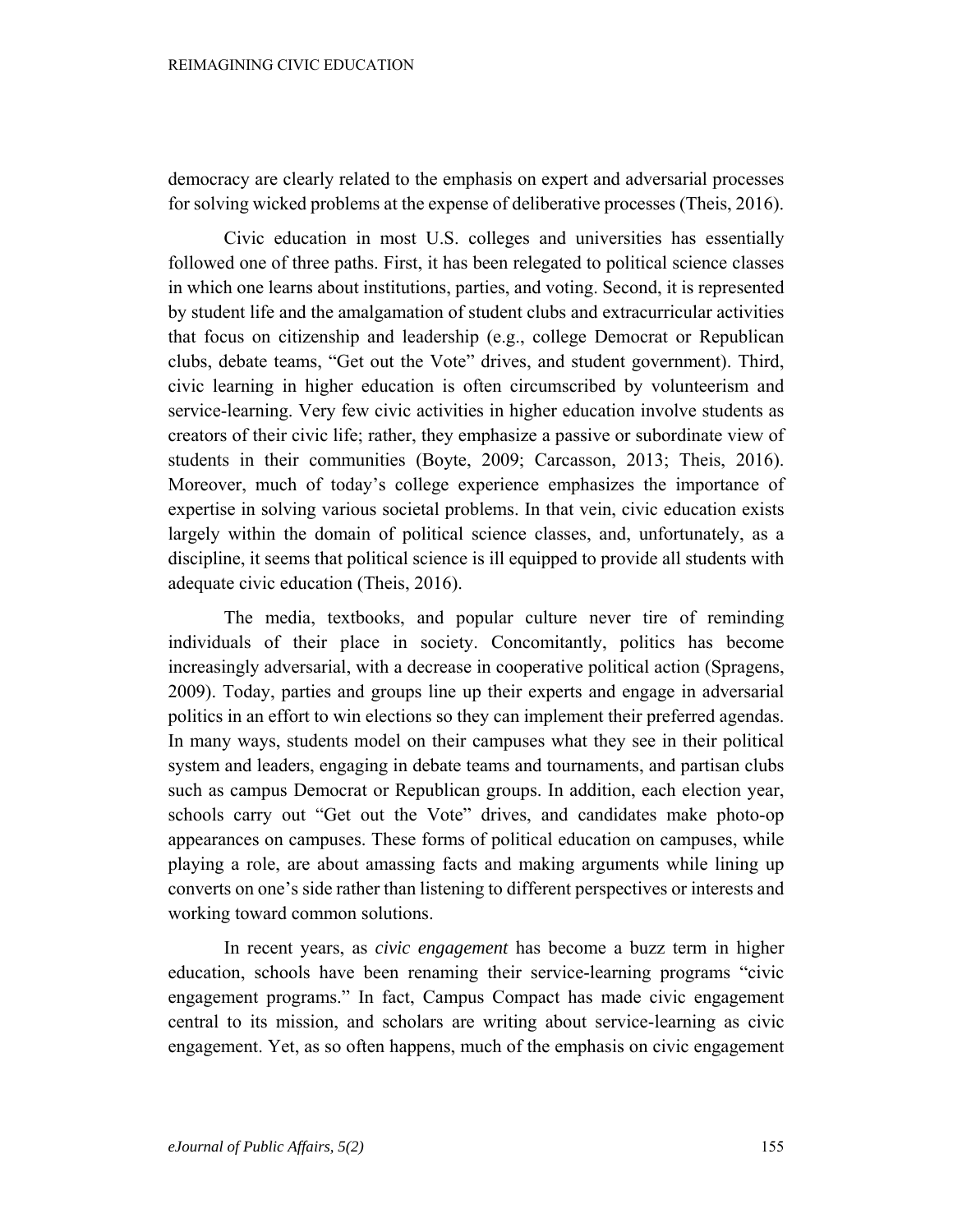is simply old wine poured into new bottles. As Saltmarsh (2009) noted astutely, much of what passes as civic education focuses on service and volunteerism. While useful, service and volunteerism are inherently apolitical and fail to grapple with questions of power and agency, typically creating feel-good activities that do not address underlying causes of problems but instead deal with their symptoms.

The challenge for any institution of higher learning is to move beyond contemporary forms of political education—whether they include lecture-based government classes, joining the college Democrats, or volunteerism—and develop civic education programs that seek to teach deliberative skills to students. Only then will civic education programs begin to deal with the problems of democracy by developing specific skills that help to address wicked problems. As Ronan (2011) pointed out, civic engagement must move the whole person along a continuum from civics, voting, and patriotism toward deliberation, concord, and public action. Deliberation, concord, and public action are crucial to civic engagement because they provide students with the skills to tackle the problems of democracy and because, as Ronan noted, they are deeper and more transformative. Moreover, deliberative strategies comprise the essential mechanism for transitioning from patriotism, voting and civics toward deliberation, concord, and public action. The civic skills Ronan identified are not knowledge- and data-based but rather experience-based. Higher education must therefore respond to the problems of democracy by providing democratic experiences that allow students to develop skills such as deliberation and public work.

In the 2014-2015 academic year, the Center for Public Deliberation (CPD) at the University of Houston-Downtown (UHD) partnered with the Center for Civic Engagement (CCE) at Lone Star College-Kingwood (LSC-Kingwood) to capitalize on the city of Houston's Citizenship Month and to provide a shared civic experience for students. Specifically, the two centers worked together to carry out a series of community deliberative dialogues over the course of the academic year. Participants in the forums were asked to read issue guides prepared either by the National Issues Forums Institute (NIFI) or in partnership with NIFI. The issue guides were structured to frame three approaches citizens might take in addressing the various wicked problems that were under discussion in the forums. Furthermore, the forums were structured so that each table included ten participants, allowing for space for people to talk to and with each other. Each table included a trained student moderator to keep the conversations productive and a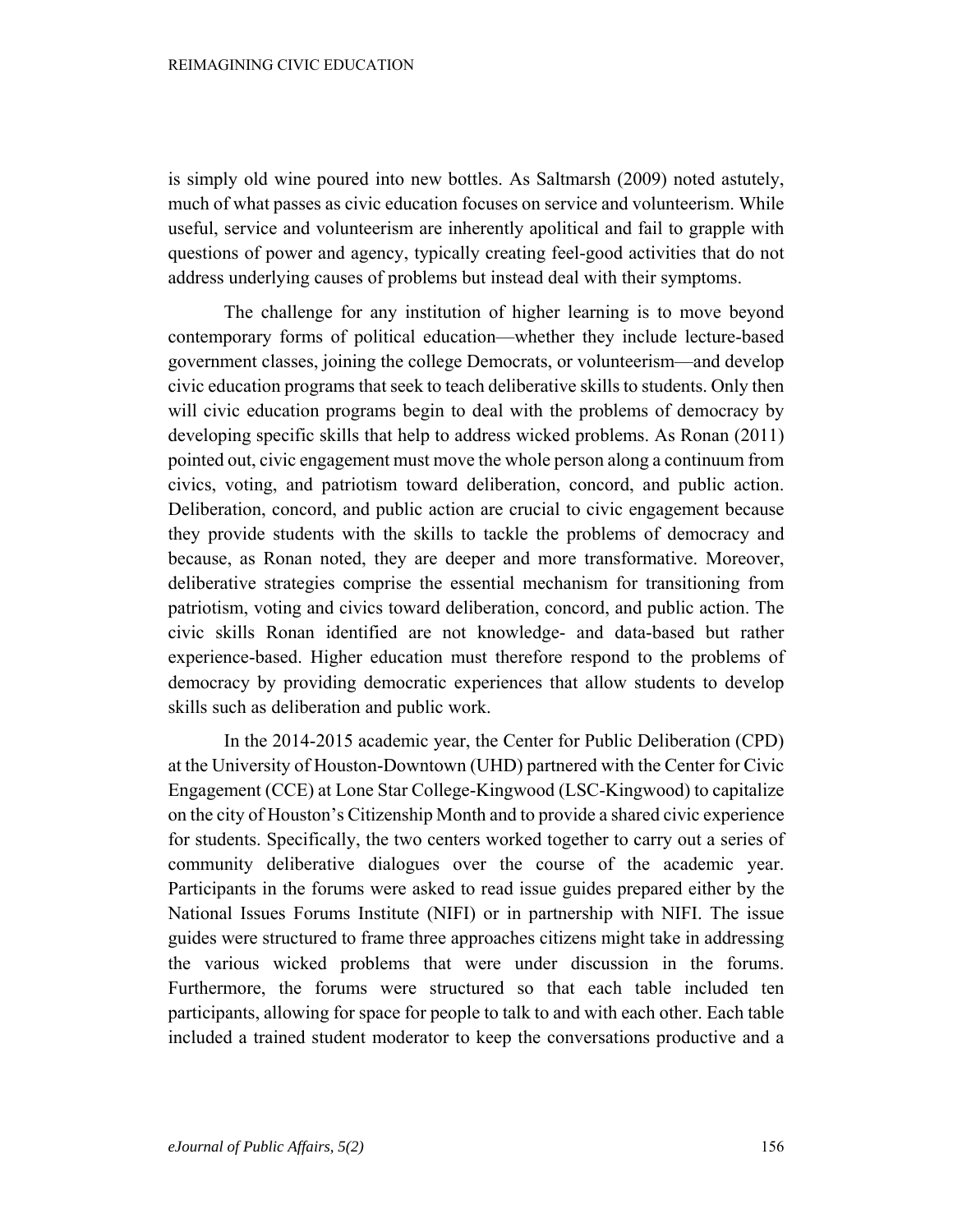recorder to capture the discussions (which would be presented in a final report). The student moderators and recorders had been trained at both UHD and LSC-Kingwood. At UHD, students take a semester-long communications course that focuses on naming and framing issues, and they moderate and record a forum in the community as part of the final project. They also write the final report after they moderate the forums. At LSC-Kingwood, students engage in an extracurricular training that prepares them to work in the community through the CCE. In this study, we considered how participation in a two-hour forum influenced how students discussed politics. This study examined results of survey analysis from four deliberative forum events—two focusing on the mission of higher education, one on energy, and one on guns on campus.

#### **Analytic Approach**

We used the construct of "thematic analysis" in order to analyze responses to the open-ended questionnaires and acquire a better understanding of how students perceived their participation in the deliberative dialogue forums. Thematic analysis is one of the most commonly used methods in qualitative research (Braun, 2006; Guest, 2012; Daly, Kellehear, & Gliksman, 1997; Ferday & Muir-Cochrane, 2006). In conducting our thematic analysis, we drew on a "six-phase guide" (Braun, 2006, p. 5). The six phases include familiarization with data, generating initial codes, searching for themes among codes, reviewing themes, defining and naming themes, and producing a final report (Braun, 2006). Additionally, we decided to use open-ended survey questions due to the unique situation of being present with over 400 individuals participating in a process while needing to capture their lived experiences around that deliberative participation. Though it is often more common to use in-depth interviews or participant observations in quantitative research, open-ended questions are instructive for certain types of research (Guest, 2012). Ultimately, we decided on this research design in order to examine the qualitative responses of 195 students, which provided us with saturation around the topic in a way that was insightful. Additionally, we chose to first pilot our questionnaire with a focus group of students to understand how they thought about the questions. We then pretested the survey questions at a forum of 200 people. As a result of the pretest, we determined that administering questionnaires before and after the forum was unnecessary for examining how people were talking about politics as a result of their participation and, in fact, made it more likely that they would not complete the final questionnaire. This forum illuminated the ways in which people were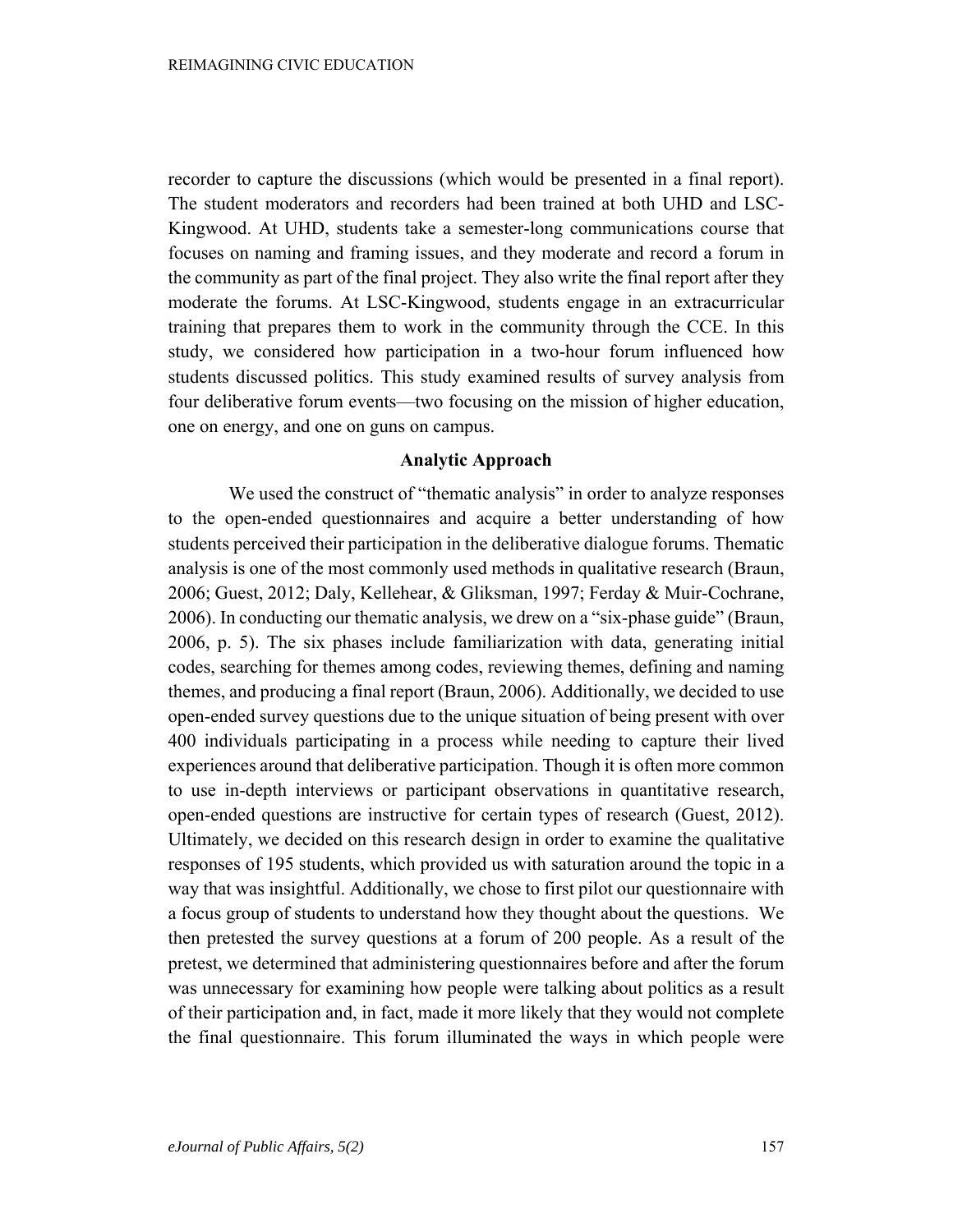answering the questionnaire and whether they were providing full responses. (After the pilot, we did indeed change the wording of certain questions.)

We analyzed 195 completed questionnaires, which had been administered to students in three subject-specific forums. Forty-one students participated in the energy forum, 76 in the two mission of higher education forums, and 78 in the guns on campus forum. Students attending the forums represented diverse ethnicities: 14.87% were African American, 7.18% Asian American, 36.92% Hispanic or Latino/a, 1.54% Native American, and 30.26% White/Caucasian, with 6.15% identifying as "Other." Additionally, many participants indicated that this was the first forum they had ever attended (41.03%) or that they had previously attended between one and three forums (34.44%). The student participants, therefore, were racially and ethnically diverse, and relatively new to the concept of deliberative democratic participation. After each of the forums, we administered four openended survey questions (see Appendix A) designed to ascertain participants' perceptions of politics in light of their participation in the deliberative forum. The four questions were:

- Did the forum influence how you see the role of everyday people in politics? If so, how? If not, how do you see the role of everyday people in politics?
- Did this forum influence your understanding in any way about how people can talk to each other? If not, what is your experience with how people generally talk with each other about politics?
- How was this deliberative forum different from other political discussions?
- Before you came to the forum today, what types of activities would you have thought about as democratic activities? Are you thinking differently now?

These qualitative questions generated 14 themes (see Appendix B), which offer a more nuanced understanding of how students changed the way they talk about politics after participating in one deliberative forum.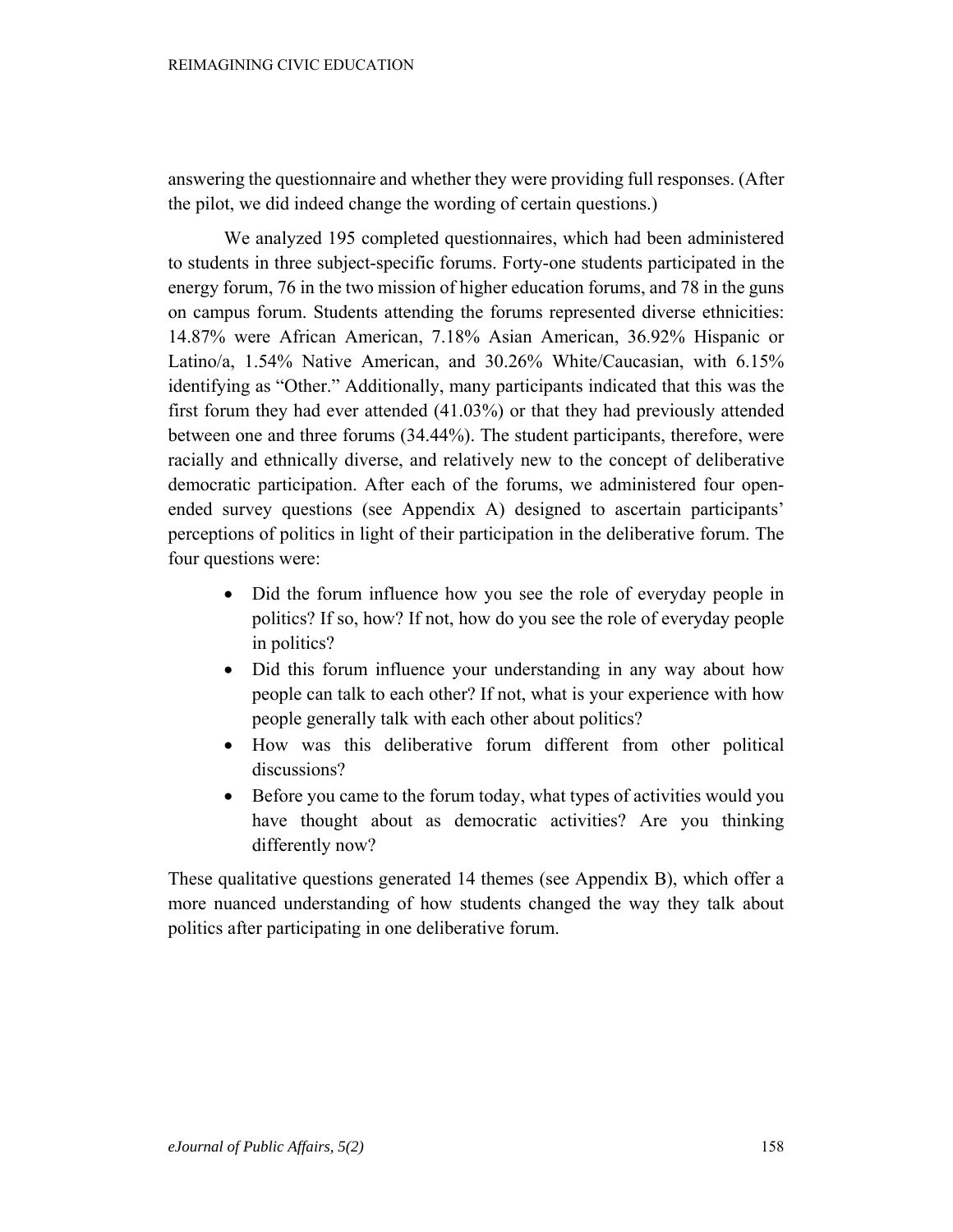# **Student Perceptions of the Influence of Forums on Everyday People in Politics**

Student responses to the first question—"Did the forum influence how you see the role of everyday people in politics? If so, how? If not, how do you see the role of everyday people in politics?"—were mostly positive, with about 75% of the qualitative remarks indicating that the forums did have an influence on the participants. For those remarks that indicated influence, several themes emerged, including: (1) the importance of perspective sharing, (2) the role of forums in providing valuable components to the political system (e.g., tools for transcending polarized thinking), (3) the idea that the forums exposed students to an aspect of politics they had not experienced previously, (4) the role of forums in reinforcing the importance of an empowered citizenry. The remaining 25% indicated that the forums did not influence their conception of everyday citizens, but these comments pointed to a pervasive sense that many students continued to feel hopeless about the political process, despite their participation in one forum.

Students discussed the ways in which forums create opportunities for perspective sharing which are an important aspect of democratic politics. The majority of comments reflected the importance of forums as venues for everyday people to hear different perspectives, such as "generational" perspectives or perspectives from "different backgrounds." Students noted their appreciation for getting to "experience different viewpoints" without people "imposing their beliefs on them." Participants noted that not only did they learn from perspective sharing, but that the forums "broadened" their perspectives as well. In fact, many participants indicated that as a result of their participation, they understood others and the particular issue better than they had previously.

Students indicated in their comments that, in general, forums provide valuable components to the political process. Students recognized that the deliberative forum was "really different" from how everyday people generally act (or do not act) in politics. They also indicated that such forums are important to politics and "needed to occur more frequently" because they provide a "space" to have "thorough conversations." In their comments, students described five basic characteristics of forums that they believed were different—in important ways from how everyday people generally participate in politics. First, they noted that forums are an effective means for citizens "to work together to find ways to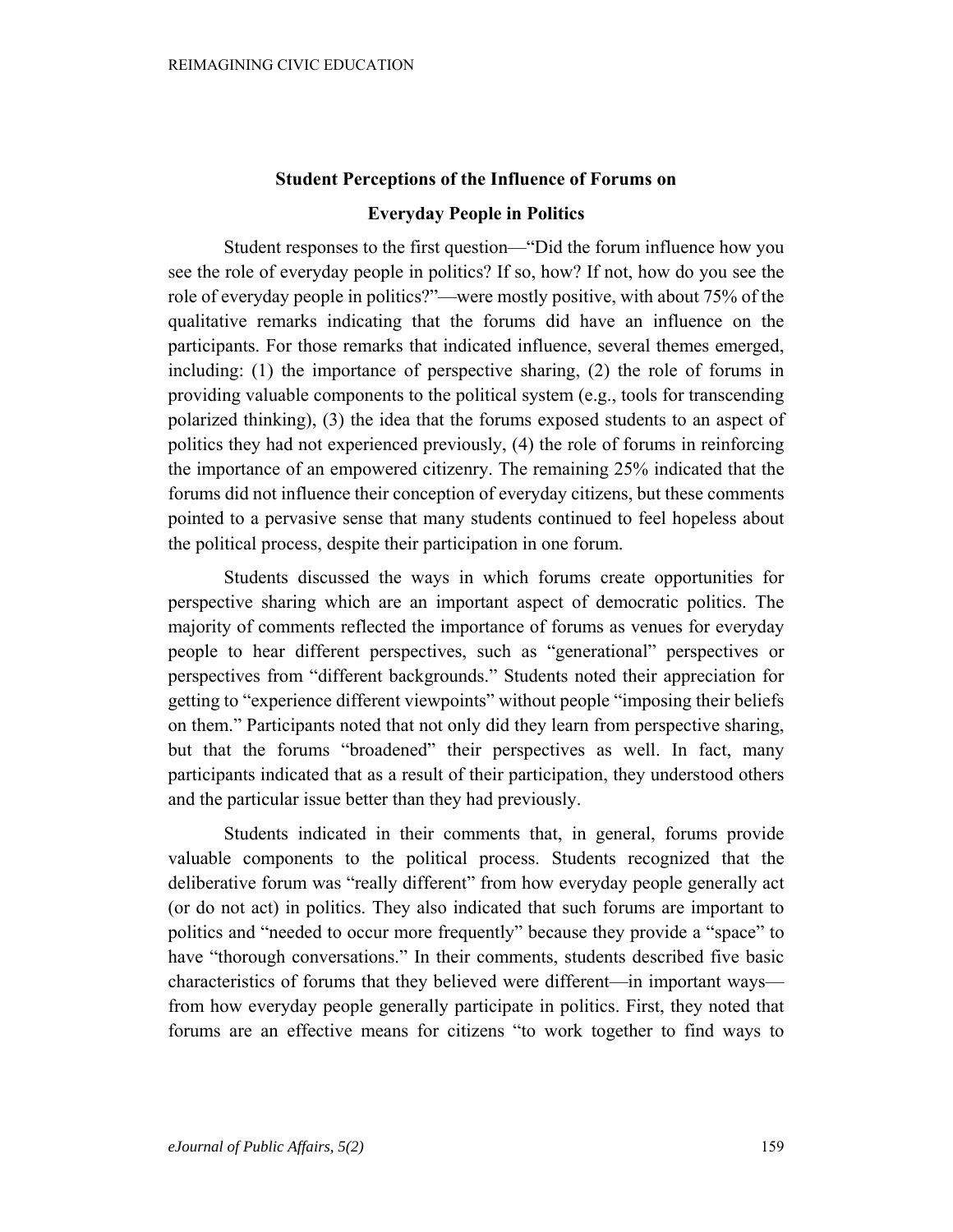improve our lives." Second, they indicated that forums help people "formulate our ideas so that we can exercise our vote in a better way." Third, students indicated that everyday people are not the only people who should participate in forums to improve the political process; leaders should as well. As one student noted, "I think government officials should have to participate in these types of forums." Fourth, students spoke of the potential of forums to foster understanding and prevent partisanship. As one participant noted, "Forums like these present a healthier model of political exchange than what we see on television or in our current Congress." Fifth, students noted the potential for forums to build the capacity and will of everyday people. As one participant commented, "The forums are an important way to build concern with people." While comments highlighted students' views around the benefits of deliberation, perhaps the most surprising comments were those in which some students indicated that they did not perceive the forum as political at all. As one student noted, "We didn't even discuss any politics." This suggests that the deliberative pedagogy provides such a stark contrast to dominant models of adversarial and expert forms of political discourse that students do not recognize it as "politics."

Many of the participants indicated that the forums exposed them to some aspect of "politics" for the first time. One student, for instance, noted, "I've never been fully exposed to politics. It was a brand new experience for me." Others revealed that, in participating in the forum, they learned "how changes are made in the community," while some commented on the ways in which the forum impacted their understanding of political involvement. As one student said, "I've heard multiple times in my high school government class the importance of citizens being involved; however, it finally sank in today hearing it from students and highly esteemed citizens of the community." Another stated, "I never thought a state representative would be at a meeting like this and actually listen to what we had to say." Still another student commented, "Because of this forum, I realize how 'politics' have a serious impact on how some people live their life each day." Finally, another student said, "I was surprised by how civil people acted in these forums." These types of comments indicate a new understanding that students developed as an outcome of participating in one forum about the political process itself.

Additionally, students indicated in their comments their belief that everyday people should play an empowered role in politics. Many of the participants already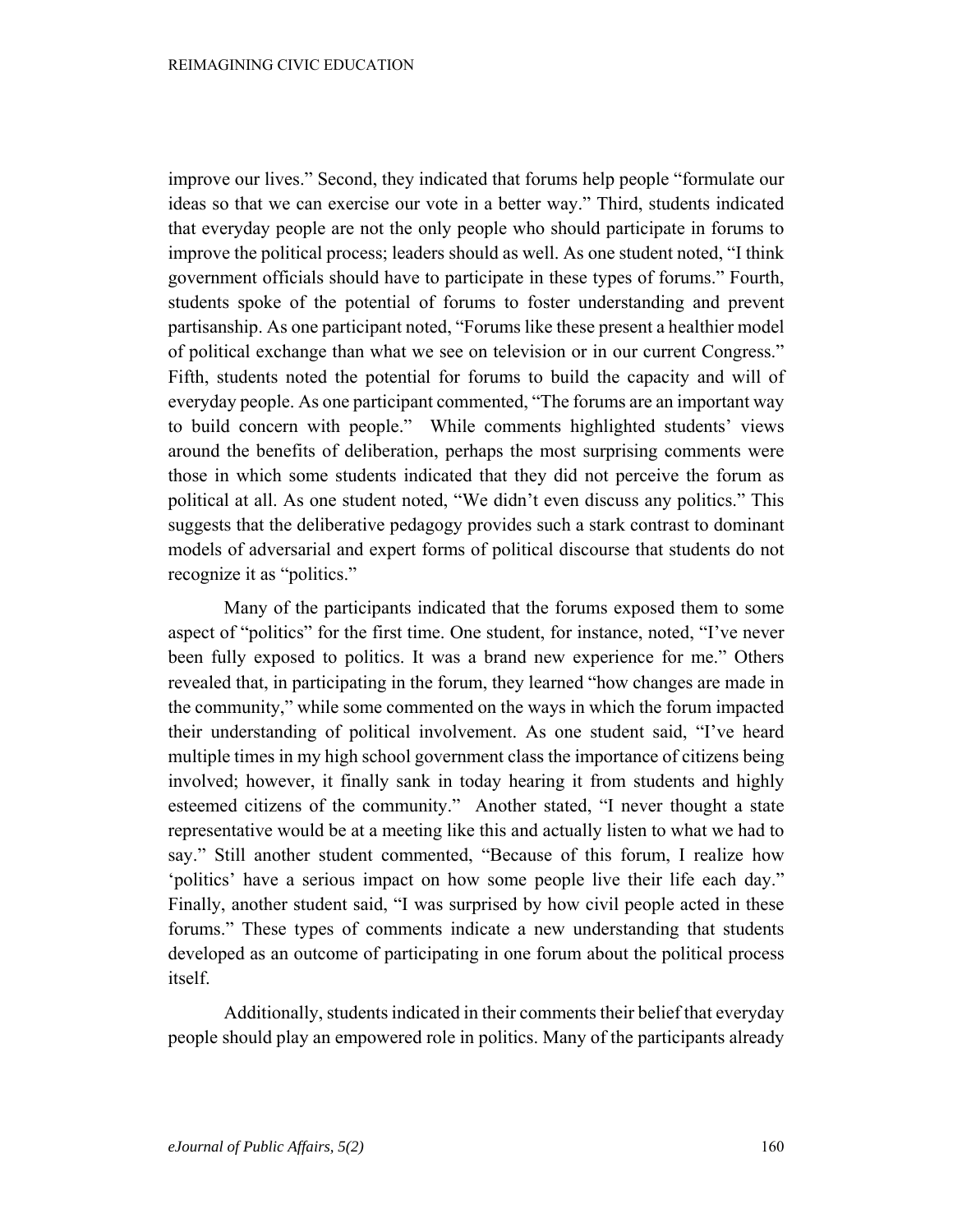viewed everyday people as being active; however, others indicated that the forum changed their views of everyday people. For instance, one participant commented, "I see now that people are hungry to participate in discussions of key issues of the day." Another student noted, "I learned that we have a bigger voice than we think we do in politics," and another stated, "I think these forums help to increase participation." Other students expressed that the forums educated them about how they can become more involved. As one student noted, "I have realized because of this forum that my opinions and voice are unique and that I can advocate for change." Students also realized that degrees shouldn't impede people from becoming involved in politics. As one student contended, "We had several community leaders who play major roles in their community but who do not have degrees that match their importance. I think everyday people must realize that they don't have to have a degree to play an important role." Students also acknowledged the need for forums to serve as platforms: "Everyday people do need a platform to express their ideas." Another participant maintained that "everyday people should try and better their communities." "If people are not active," one person stated, "they won't have any way to know what is actually going on in politics. Forums such as these are important." Another commented, "This forum influenced me to think that we need to speak up more [about] what we want and hold our politicians more accountable." Finally, some of the participants found themselves a little surprised by their interactions with the students. As one community member revealed, "I realized that students are aware and are concerned about political issues." Similarly, a faculty member present was "encouraged by the participation of students." Indeed, many of the participants noted that the forums did in fact either educate them, enhance their awareness, or otherwise encourage them to view politics as an entity that calls upon empowered everyday citizens.

Some students did, however, indicate that they were not influenced by their participation in the forums. Most of the negative student comments centered on general conceptions that either people do not feel empowered to participate or that there is not much opportunity for people to affect change. For instance, one participant commented, "I think we feel kind of hopeless as everyday people in politics. We discussed several times the control of corporations [over] government or the seemingly still bureaucracy." Another commented, "I am surprised at how many people do not feel they can make a difference in policy." Another person noted, "There are more people in politics causing more harm than good." One student commented, "In politics, politicians are more like dictators than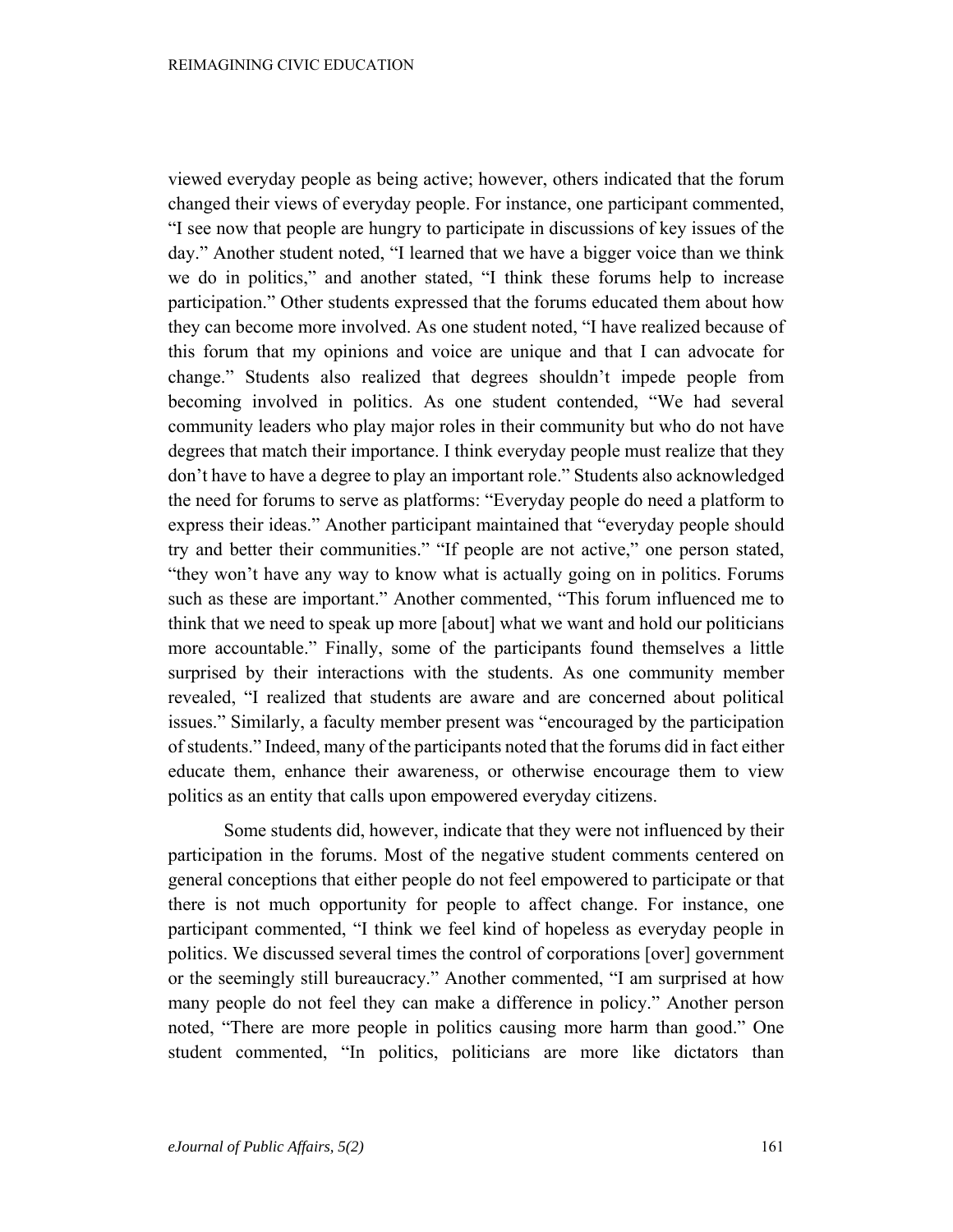deliberative." The level of optimism that a single forum fostered was in some ways surprising. Equally telling, however, were those comments that signaled people's lack of hope surrounding politics.

## **Deliberation's Influence on Students' Understanding of**

#### **How People Can Talk about Politics**

The second open-ended survey question was, "Did this forum influence your understanding in any way about how people can talk to each other? If not, what is your experience with how people generally talk with each other about politics?" In the questionnaires, 90% of respondents indicated that the forum did, in fact, influence their understanding. The student comments broke down into four main themes: (1) Students' attendance at the forums provided hope for many regarding a better way of discussing politics; (2) the forums influenced students' understanding of the importance of everyday perspectives; (3) students perceived the "habit of talk" as important to the political process; and (4) students observed that the way forums were structured positively influenced the type of discourse produced.

Students commented that forums provided hope for a better way of doing politics. Many participants indicated that their previous conceptions of politics had been negative and that the forums changed their perspective to one of hope. Students, for instance, described politics as "overwhelming and extremely negative." They also said that their previous experiences of talking about politics with others had been marked by "very heated debate," using words like "anger," "rude," and "disruptive" to characterize the exchanges. Some students admitted to avoiding discussions of politics altogether.

Student participants, however, described the forums in a very different light. As one student commented, "This forum made me realize that touchy conversations and topics can be discussed in a reasonable atmosphere," and "I see now that political discussions can definitely be civil and respectful." One student even remarked, "This forum gave me hope for our future." This was such an important theme that we have chosen to include the following additional comments in an effort to convey the conviction behind students' hope:

• "This forum influenced how I see people can talk about politics" because the conversation was constructive and productive. No one was rude or disruptive and people had real opinions."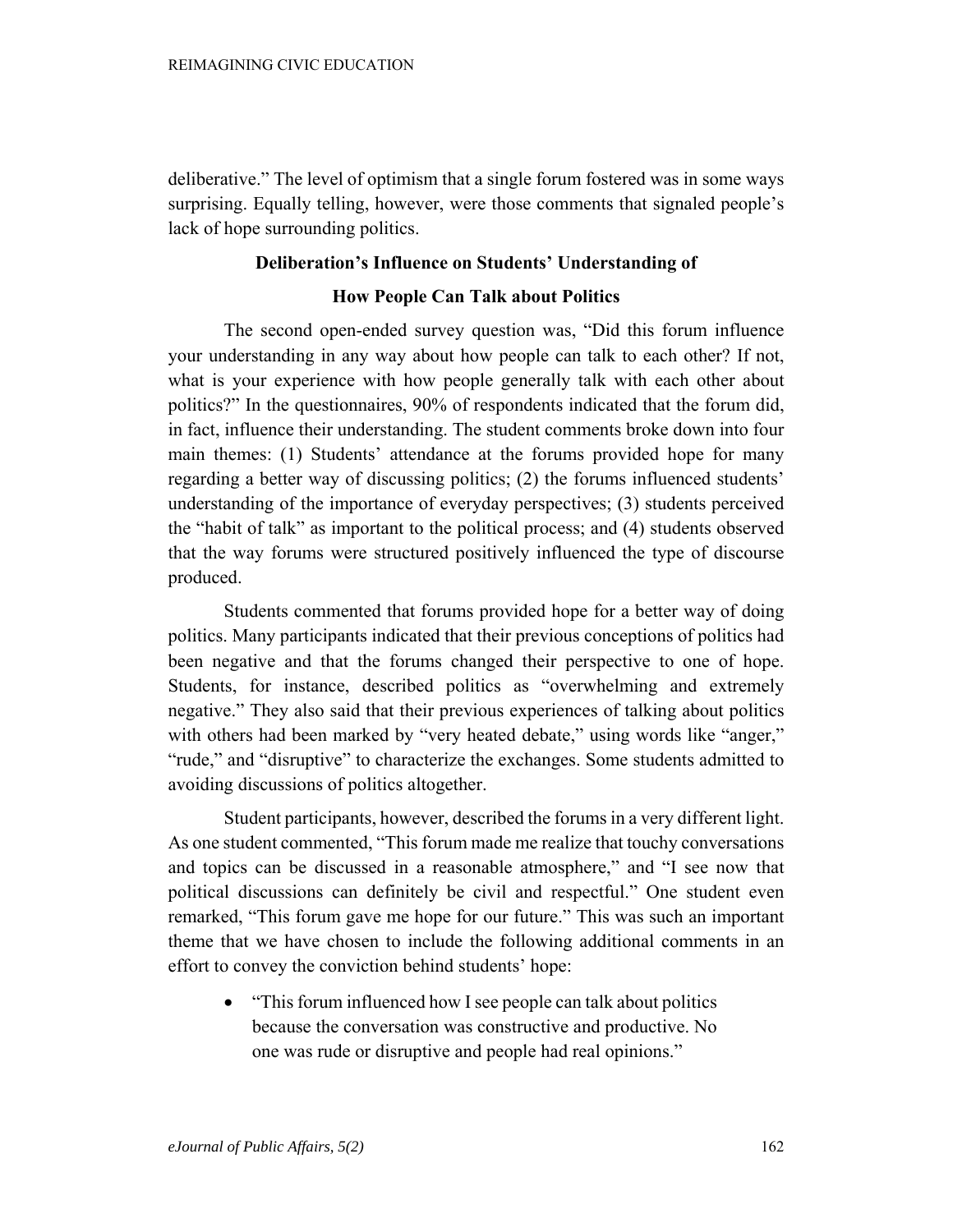- "This forum was a lot less stressful than I thought it would be."
- "This forum made me think we can actually do something."
- "Yes, I was surprised about this exercise … it widened my perspective about politics."
- "Politics seem to be something that people are passionate about. For the most part, people don't share their thoughts because they disagree with one another. I will begin to pay attention to our representatives to see if they are truly representing us."
- "It made me realize that by being honest with others in a respectful manner, they will listen. It showed how important it is to make others feel as though they are included."
- "In general, people don't talk politics. This forum provided a good platform to encourage productive discussion about important issues."

Indeed, students participating in the deliberative dialogue forum perceived discussing politics as something useful that could result in action.

Many students commented on the importance of people's "habit of talk." Many forum participants were influenced to view people's habits or attitudes as important aspects of talking about politics—specifically, such human qualities as open-mindedness, respect, tolerance of differing viewpoints, understanding, and the ability to listen to and hear others. Practitioners might exercise some caution about some of these insights, however; they should be careful to consult evidence that ensures these qualities would indeed help political systems. This is not a finding that necessarily negates the need for other forms of advocacy, like protesting and debate; rather, participants' comments point to the importance of adding these qualities to political discourse.

The forums influenced students to acknowledge and value the importance of everyday perspectives. In addition to the habits students attributed to effective political discourse, they also discussed the importance of incorporating perspectives from everyday people. They noted that people must get their views out, talk with others, and to help "educate" each other. For instance, one participant stated that "we have to get people talking to each other because without conversation, people stay in their bubbles and become ignorant." Another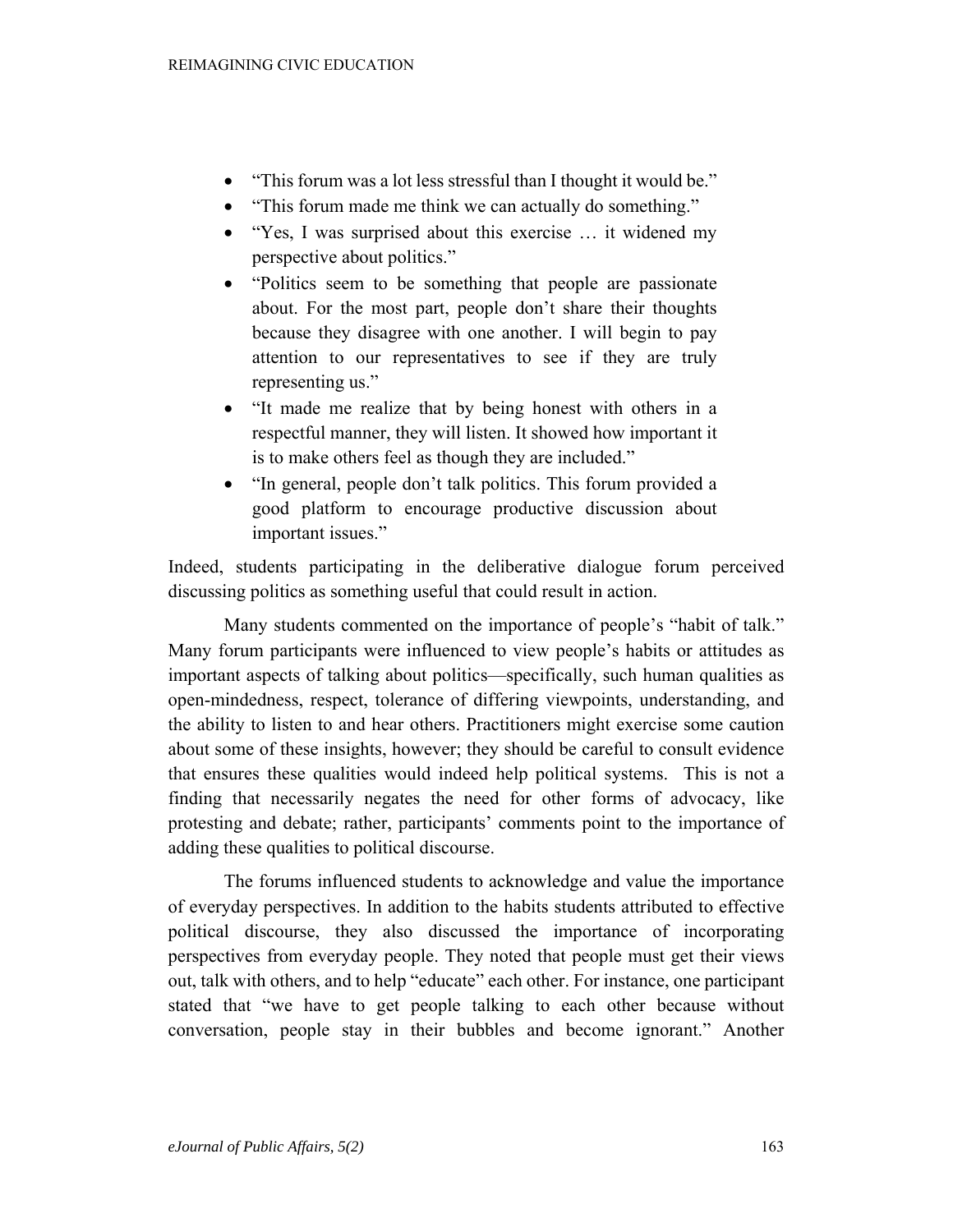participant noted, "Everyone has an opinion and each opinion matters, and we need to talk to each other about different topics." Indeed, the emphasis on the importance of sharing perspectives among a community of people stood out as an important theme that emerged as a result of students' attendance at the forums.

Students also made observations about the positive influence the structure of the forums had on the type of discourse produced. Many of the students contrasted the type of discussion they had in the forum with "debate"—with most privileging the former over the latter. For instance, one participant wrote, "I understand that forums promote discussion over debate, and I found this productive for the discussion of politics." Also, participants noted that facilitators were important components of forums because they were integral to ensuring that everyone had a chance to speak. Participants also highlights aspects of the actual structure of the conversations, such as size, tone, and the presentation of multiple options. For example, one participant wrote, "It was refreshing to have the discussion centered on the presentation of alternate solutions rather than advertising one perspective from a politician." Another commented, "I think the forum is a great structure to talk about difficult topics. Generally, I think people avoid talking about politics." One person contended, "With the right structure to a forum, a group can solve almost any problem." Most interesting, students observed the ways in which communication was affected by the communication structures that leaders facilitated. In sum, student comments suggested that their experience with deliberative discourse at the forums generated insight and awareness around many current problematic practices in American culture's typical form of political discussion.

### **Student Perceptions of Deliberative Forums and their**

#### **Difference from other Political Discussions**

The third question asked on the questionnaire was, "How was this deliberative forum different from other political discussions?" In our analysis of this question, we found three main themes: (1) Students' appreciation of two-way interaction in political forums; (2) their observation of a more positive environment than they had previously experienced in other democratic activities; and (3) their perception of a more inclusive space in the forums compared to other experiences they had had.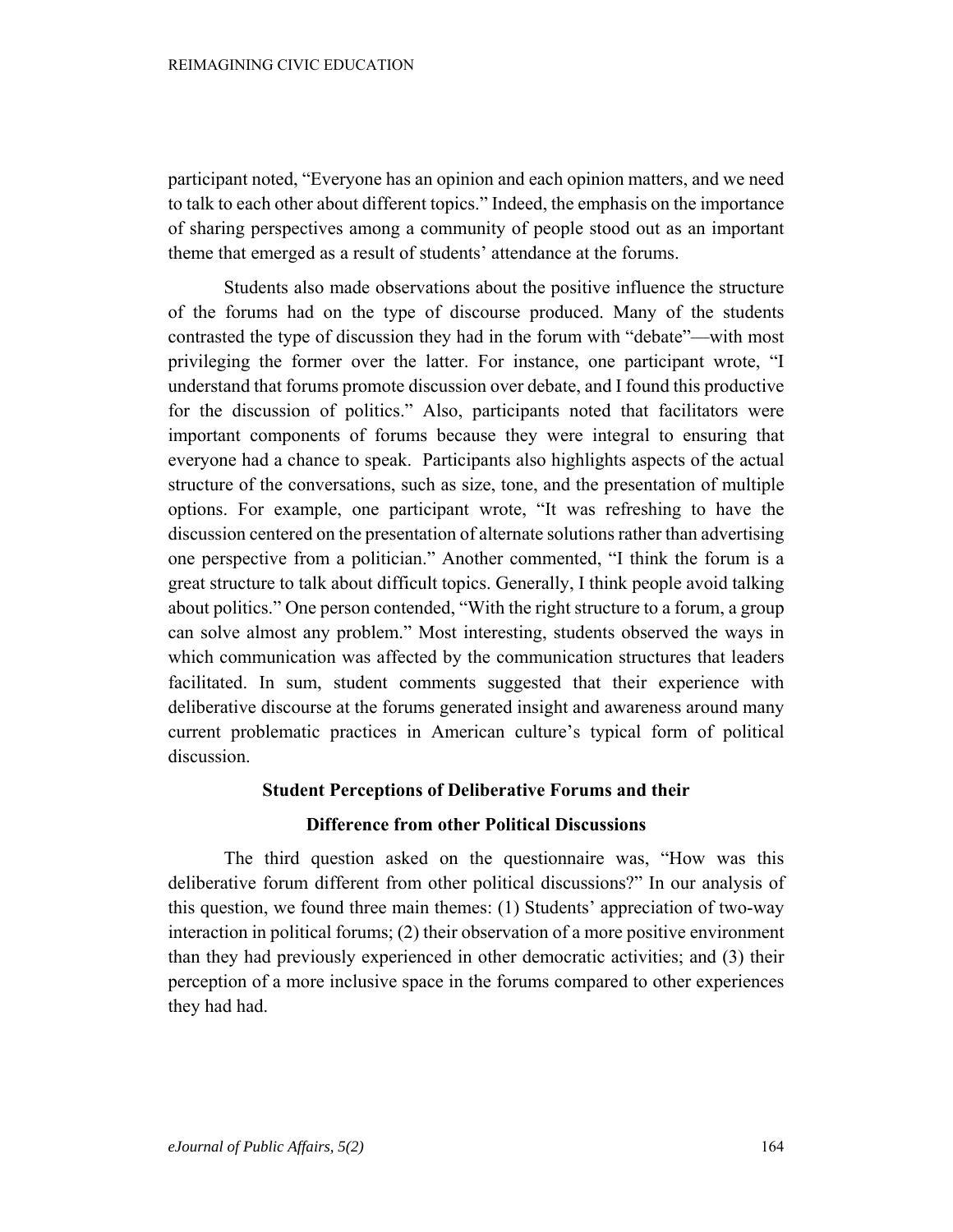Students commented that the deliberative forum placed greater emphasis on two-way communication than other forms of political discussion. Students frequently described the forum as positive because of the "interaction" it afforded. They liked the back-and-forth communication that prioritized "both listening and speaking." As one student commented, "I spoke with other people … I was not just spoken to." Another stated, "Instead of sitting through a presentation, our group actually shared our own opinions." The focus on equality seemed to be an important value for students. As one participant noted, "I felt like I was given an equal chance to speak." Such comments point to the need for these types of egalitarian communication experiences for students.

Many students remarked on the different and more positive "culture" created in the forums. Participants consistently used positive words, such as "calm," "respectful," "open," "understanding," and "nonjudgmental," to describe the atmosphere of the deliberative forum. As one person commented, "There was no judgment, no condescending tones, we were able to agree to disagree without negative implications." As another reflected, "I wasn't called a gun nut once. It was very nice seeing everyone civil." On the other hand, some students shared their surprise that people didn't "argue over one another" or "insult one another," or that the discussion didn't get "too heated." Indeed, student comments suggest strongly that their experience of attending the forums was markedly different—and more positive—than their prior experiences with other political activities.

Students commented on the inclusivity of the forum as it pertained to people's views, the types of evidence that were privileged, and the people who were invited to the conversation. Specifically, students noticed the design of the forum and its attention to the inclusivity of people's views through deliberative structures such as "ground rules" and "facilitators." As one student wrote, the forum "had rules that pushed everyone to participate." Another person commented, "It allowed for all viewpoints to be considered, and not one view point was weighed more heavily than another." Another participant spoke of the structure of the deliberation and how it "provided a safe environment to voice our opinions and feelings without resorting to anger and taking sides." Participants also commented on attempts by the forum organizers to focus on a "fair" presentation of the issues. As one student noted, "It felt evenly grounded and fair, rather than one-sided." Another student commented, "The presentation of 'different options' made this different."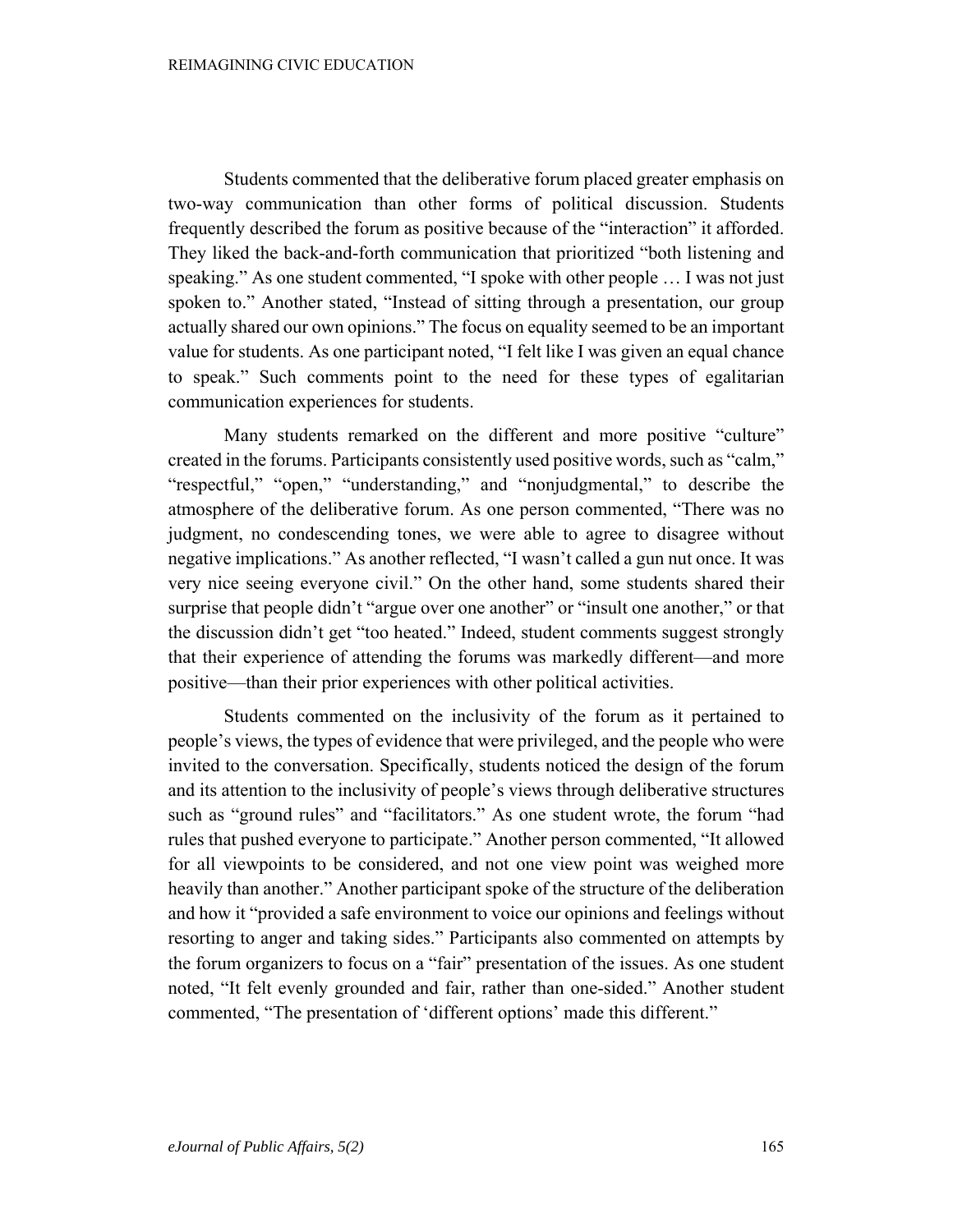Students commented on the inclusion and privileging of multiple types of evidence, including the evidence of their own voices. As one participant noted, the organizers of the forum "allowed personal opinions and feelings rather than just facts." Also, one student noted the use of the public voice instead of the expert voice, commenting, "We speak on terms we know and if we don't understand something, someone can explain it to us with details." Finally, students noticed that the composition of forum participants differed markedly different from that of other types of political discourse they had experienced. As one student commented, "I enjoyed that I had the opportunity to speak with fellow classmates as well as staff and faculty in a way that I don't typically get the opportunity to do." Another participant noticed, "It was exciting to see a bunch of people from other schools, our school, and our community participate in this deliberative forum." Another noted, "I was surprised to see elected officials interested in participating and talking with students. It was refreshing." The process was not invisible to students; they spoke often about the differences in the design of the deliberative forum in contrast with other political forums they had experienced.

## **Deliberation's Influence on Perceptions of Democratic Activities**

The fourth open-ended survey question we asked was, "Before you came to the forum today, what types of activities would you have thought about as democratic activities? Are you thinking differently now?" In the questionnaires, 67% of the participants, after just one deliberative forum, indicated that they were thinking about democratic activities differently. Those who indicated they were not thinking about such activities differently already considered participation in a forum as a democratic activity. Specifically, students spoke to three general themes: (1) Students wrote about how they had widened their more traditional understanding of politics (e.g., debates, protests, writing their representative) to include democratic forums in small groups—something they rarely thought about prior; (2) students remarked that their understanding of who participates had expanded from just leaders and experts to everyday people, including their own (i.e., students') democratic participation; and (3) they commented on the surprising joy they felt participating in a deliberative forum.

Many students noted that as a result of their participation, they understood deliberative forums as democratic activities in ways they had not previously. For the most part, participants noted that their prior view of "democratic activities" consisted of voting, though a few participants also mentioned debate, speaking out,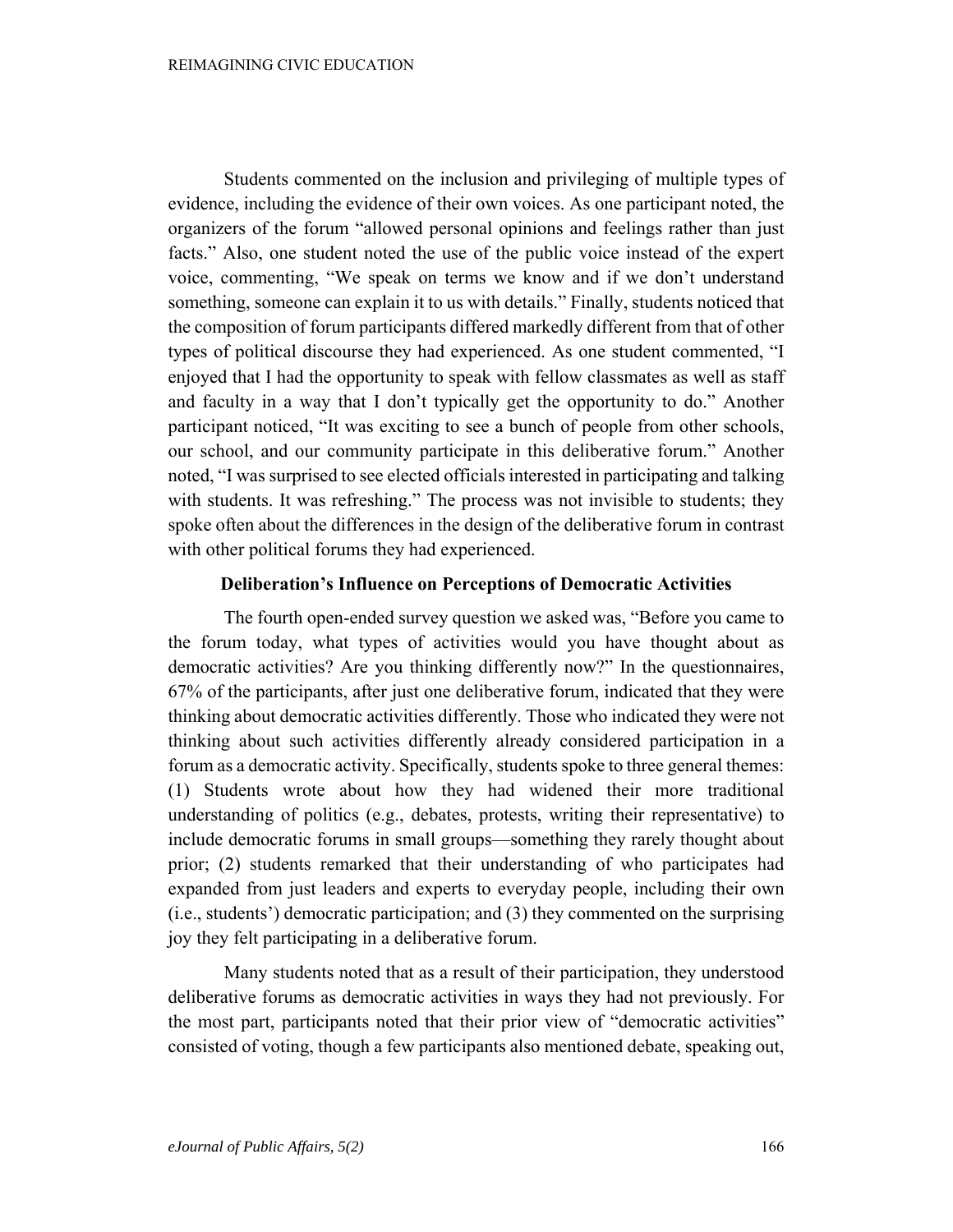and protests. However, after participating in the forum, participants commented that their understanding of democratic activities had broadened to include participation in forums. One student noted, "I now understand democratic activities to include careful consideration of the deliberation process. Deliberation is both creative and informative." Another wrote, "I now consider productive conversation an important democratic activity." More specifically, forum participants realized that the decision making that occurred within the forum was democratic. As one person noted, "Every day we are involved in democratic activities like choosing what to eat, what music to listen to or which one is better." Indeed, such comments suggest a heightened understanding—after just one forum—of what acting in a democracy includes.

Another closely related major theme for participants was their realization that "democratic activities" include engaging the views of everyday people in decision making. For instance, one student noted, "I am thinking of democratic activities differently now because at this forum everyone was able to voice their opinion about the issues at hand." Another participant noted, "I used to think democracy was centered on support of the Democratic Party. Now I see that it is more about making our voices heard as citizens."

Further, students noted their realization that politics was not the exclusive domain of government, leaders, or experts. Before participating in the deliberation, many students understood democratic activity as "something the government does." One participant stated, "To me democratic activities were speaking at [the] court house with individuals who were experts on different ideas with different credentials. Now coming from this forum I realized anyone can partake in the forum." Indeed, an analysis of the comments suggests that the forums increased students' realization that politics is something that all people can participate in not just leaders.

Not only did students broaden their understanding of democratic activities, but they specifically talked about how they thought about their own role in democracy. For example, one student commented, "I am thinking about democratic activities differently after tonight's forum, and I would like to study more about ways I can improve and be a part of the society that I live in." Another wrote, "I'd like to involve myself in more events like this." Another stated, "I would have thought that more confident strong-minded people would take over, but we all had an equal voice." One student explained that he realized he "should be more active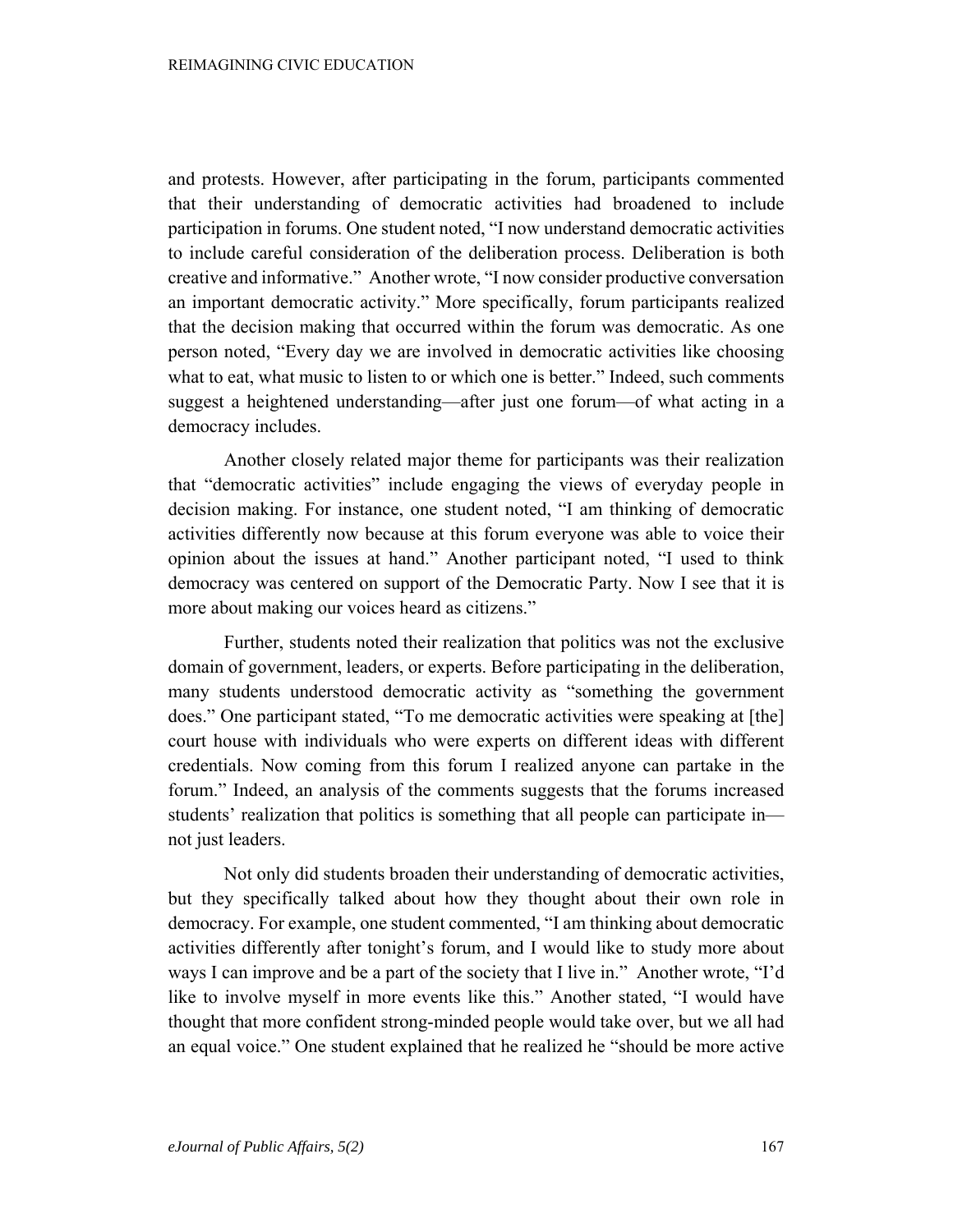and informed." Indeed, such comments reflect that the students had become more deeply aware of the important part they play in democracy.

A final major theme in the student comments centered on a newfound understanding of democratic activities and an awareness that being engaged is enjoyable. One student commented, "I thought of democratic activities as really boring, but this experience was surprisingly engaging." Another observed, "The enthusiasm of the group validates the notion that everyone is looking for empowerment." Another participant commented, "Before I thought of democratic activities as just listening. I wasn't expecting to get to voice my own experience … I really loved the forum." Thus, in using words like "engaging," "enthusiasm, and "love" to describe the deliberative forum, students also revealed that they enjoyed the forums and wanted to participate more. Scholars might look to this finding as an important component for building public will. It seems that deliberative forums are tapping into some type of "joy" that many political processes seem to be currently missing.

#### **Conclusion**

The deliberative dialogue forums influenced and changed the ways in which students had previously experienced or talked about politics. Many students spoke of the influence their participation in the forum had, namely in relation to their increased recognition of the importance of deliberative forums to political processes, sharing different perspectives, and their own political participation. Students also spoke of the influence of the forums on their understanding of the importance of how they talk to each other as well as their newfound hope that better discussion skills can help improve communities. They noted the importance of everyday perspectives, a need for individuals to reexamine their discussion habits and to think about more productive habits, and the need to create spaces, like forums, in communities that make way for more productive two-way interactions. Additionally, many student participants discussed the ways in which their forum involvement differed from any other democratic activity they had experienced, including students' appreciation of two-way interaction in the deliberative forums, and their observation of a more positive, more inclusive environment. Finally, students discussed how their participation in the forum influenced their understanding of "democratic activity," including their recognition that forums are a type of democratic activity, and that democracy includes everyday people, not just leaders and experts. The students shared their surprise at actually enjoying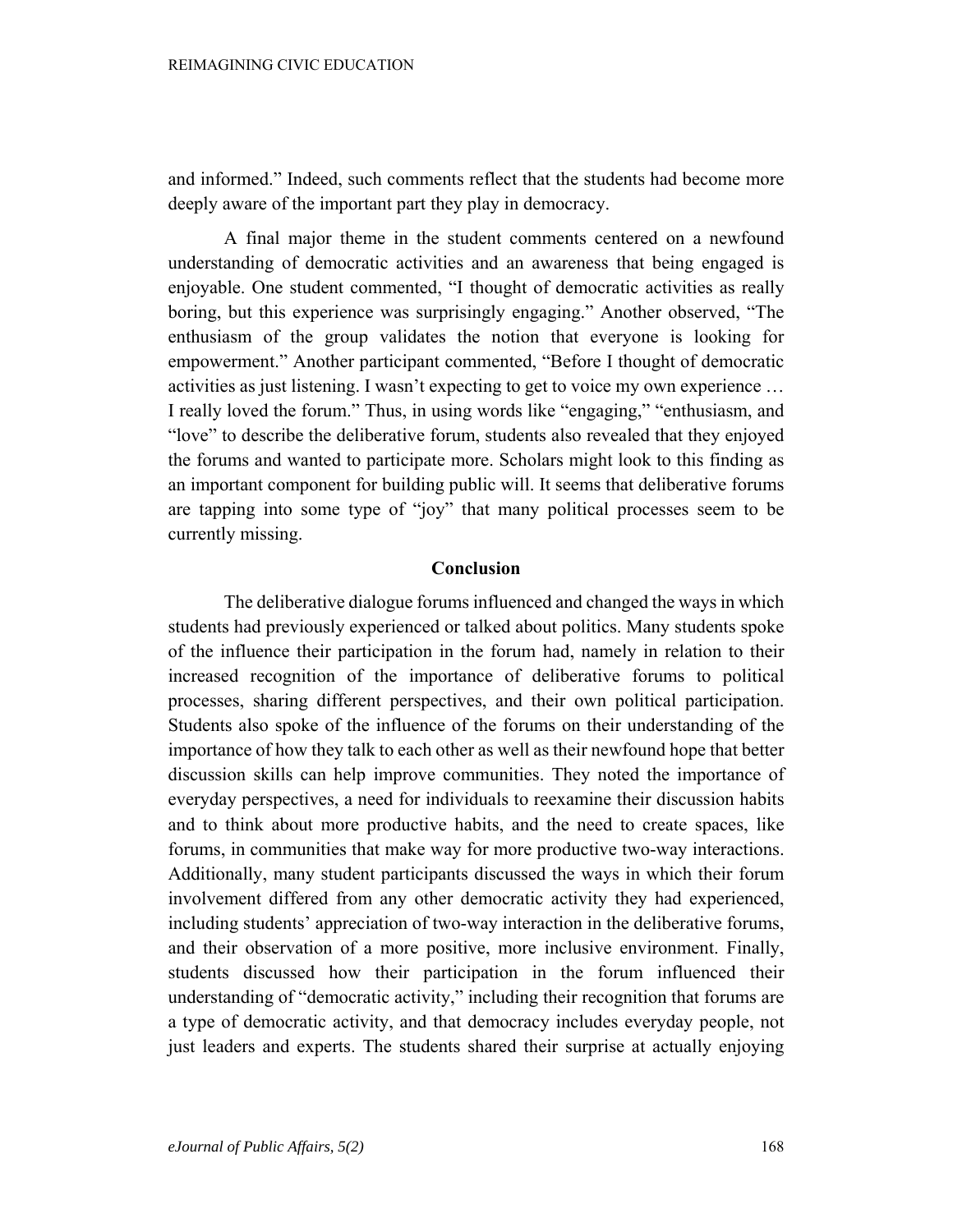democratic participation. Indeed, the ways in which the democratic deliberative forums changed many of the participating students' thinking suggest that student political efficacy is built through deliberative forms of participation and dialogue.

While the goal of our analysis was to better understand what impacts, if any, a two-hour deliberative forum could have on students, we also note some limitations. Students and faculty at colleges and universities often encounter many constraints—such as students working long hours outside of class to earn money, limits on class time, lack of institutionalized support for programs, and difficulties on faculty time—which make it difficult to engage hundreds of students in longterm deliberative projects. As such, we were interested to learn if deliberation for purposes of education might have some kind of influence on how students talk about and thus understand politics. In a two-hour forum, it is unrealistic to think that students will gain enough meaningful experience to connect deliberation to action. Though the students did come up with action items at the end of all the forums, most of the action ideas were not about joining together for the purposes of public work. Furthermore, the development of a vocabulary around the recognition of competing tensions may be hard for students to recognize or talk about after participating for two hours. Matthews (2009) explained that while typical discourse could certainly use some civility, "deliberation is key because it takes onto account the things that are held valuable, which gives rise to moral disagreements" (p. 12). While it may be that our questions could have focused more specifically on this idea, it does seem that students were not able to talk about this aspect of deliberation in this way. As such, more research is needed on understanding how higher education institutions might get students to understand these types of insights about deliberation on a larger scale.

Additionally, the students who organized and moderated these forums had more of a sustained relationship with the deliberative forums. More research is needed to understand how their year-long work affected the way they talked about and experienced politics, and if they did so in a way that was different from the students who were exposed to the forum environment for only two hours. While these student moderators and leaders were not as directly exposed to the publicaction aspect of deliberation, they did have more sustained experience with struggling with competing tensions—a key aspect of deliberation and of understanding wicked problems. As such, academic institutions need to think more purposefully about how they might embed these types of opportunities for students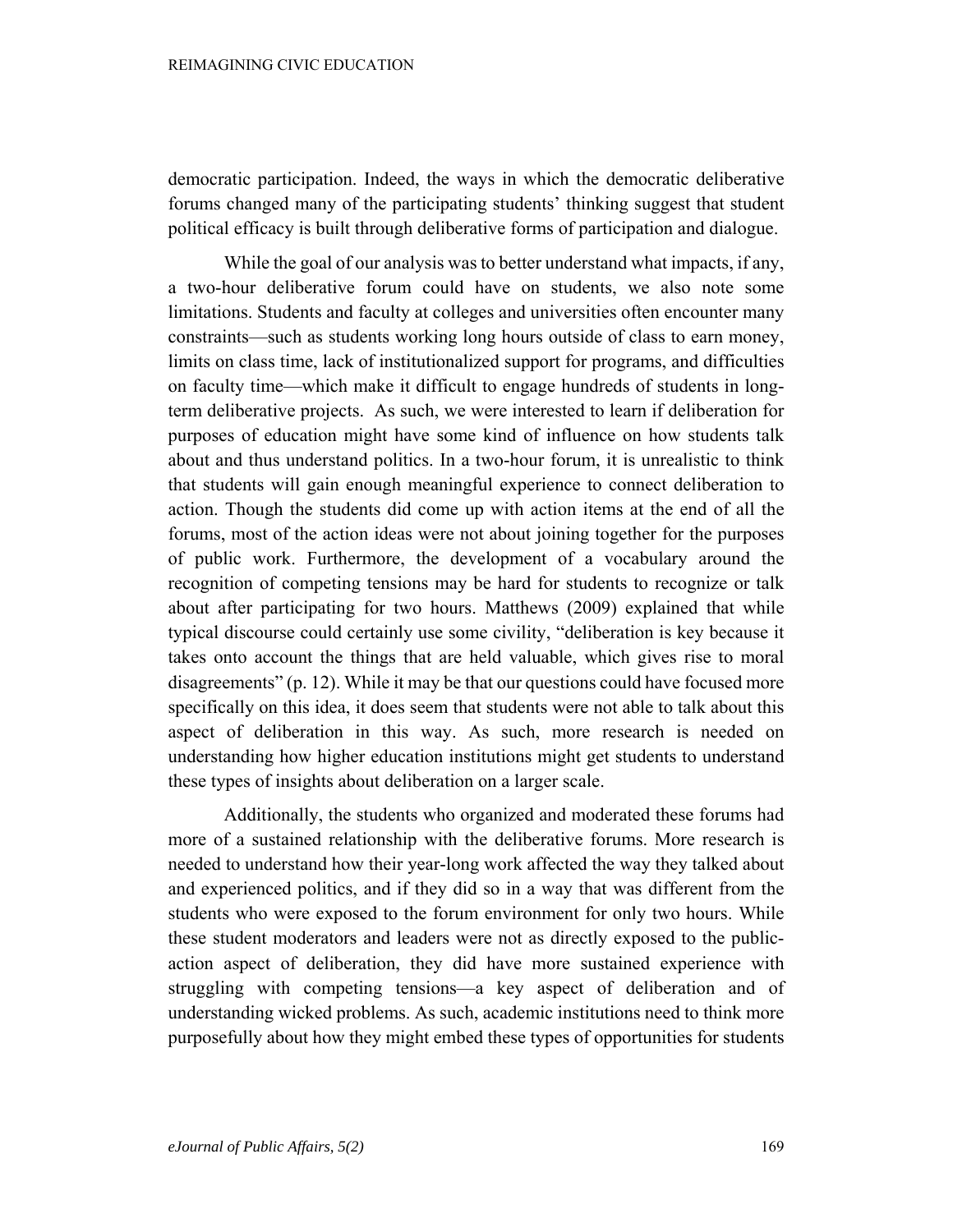#### REIMAGINING CIVIC EDUCATION

within their civic curricula across the span of students' education, allowing students to develop the skills needed to construct a different type of politics for addressing wicked problems in an effective and productive manner.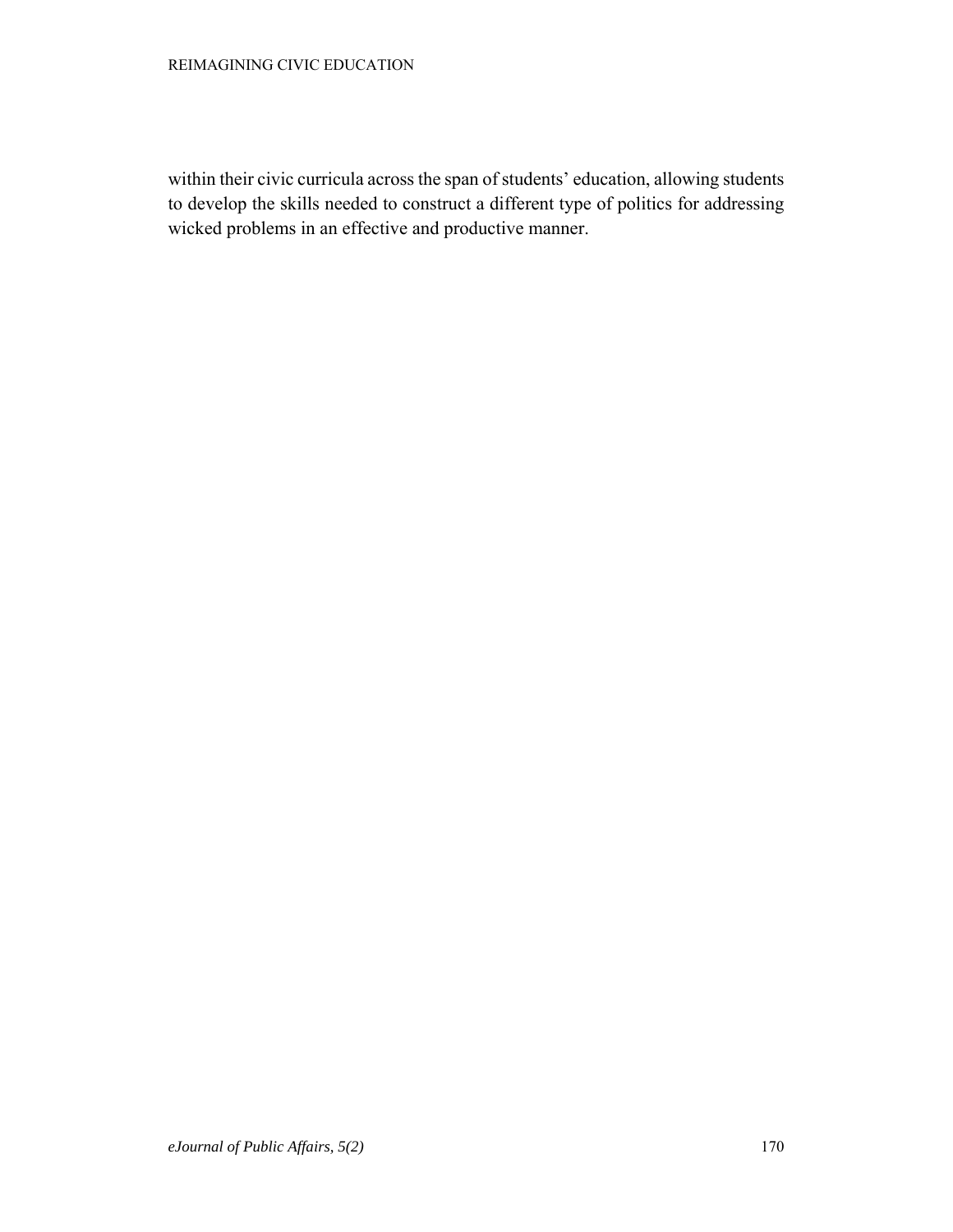#### **References**

- Boyte, H. C. (2009). *Civic agency and the cult of the expert*. Dayton, OH: Kettering Foundation.
- Braun, V., & Clarke, V. (2006.) Using thematic analysis in psychology. *Qualitative Research in Psychology*, *3*(2), 77-101.
- Carcasson, M. (2013). Rethinking civic engagement on campus: The overarching potential of deliberative practice. *Higher Education Exchange*, 37-48.
- Daly, J., Kellehear, A., & Gliksman, M. (1997). *The public health researcher: A methodological approach*. Melbourne, Australia: Oxford University Press.
- Fereday, J., & Muir-Cochrane, E. (2012). Demonstrating rigor using thematic analysis: A hybrid approach of inductive and deductive coding and theme development. *International Journal of Qualitative Methods*, *5*(1), 80-92.
- Guest, G. (2012). *Applied thematic analysis.* Thousand Oaks, CA: Sage.
- Mathews, D. (2009). Ships passing in the night? *Journal of Higher Education and Outreach and Engagement*, *13*(3), 5-16.
- Rittel, H. W. J., & Webber, M. M. (1973). Dilemmas in a general theory of planning. *Policy Sciences*, *4*(2), 155-169.
- Ronan, B. (2011). *The civic spectrum: How students become engaged citizens*. Dayton, OH: Kettering Foundation.
- Saltmarsh, J. (2005). The civic promise of service learning. *Liberal Education*, *91*(2), 50-55.
- Spragens, T. A. (2009). *Getting the Left right: The transformation, decline, and reformation of American liberalism*. Lawrence, KS: University of Kansas Press.
- Theis, J. J. (2016). Political science, civic engagement, and the wicked problems of democracy. *New Directions for Community Colleges*, 41-49. doi:10.1002/cc.20188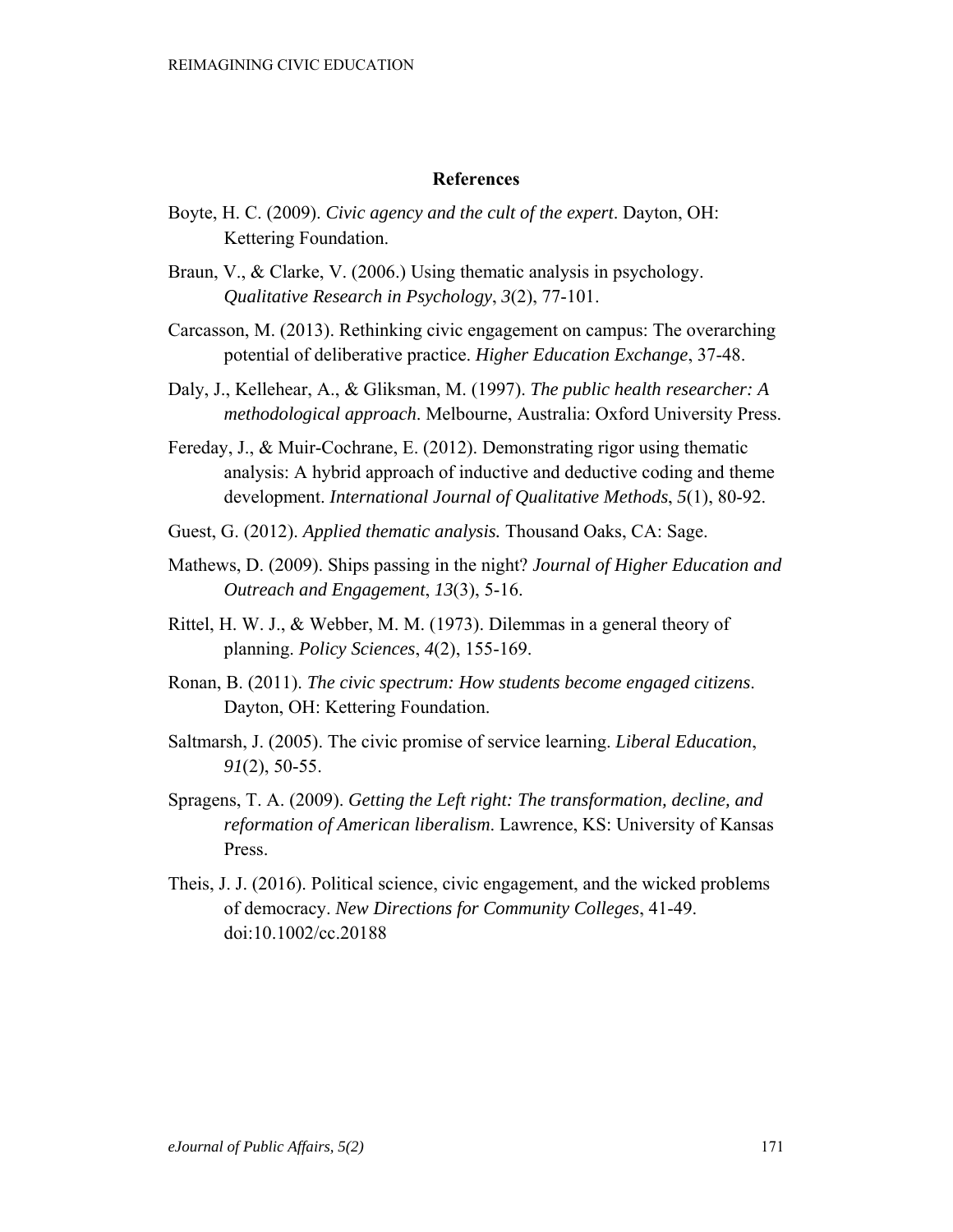## **Appendix A**

Four Open-Ended Survey Questions

- Did the forum influence how you see the role of everyday people in politics? If so, how? If not, how do you see the role of everyday people in politics?
- Did this forum influence your understanding in any way about how people can talk to each other? If not, what is your experience with how people generally talk with each other about politics?
- How was this deliberative forum different from other political discussions?
- Before you came to the forum today, what types of activities would you have thought about as democratic activities? Are you thinking differently now?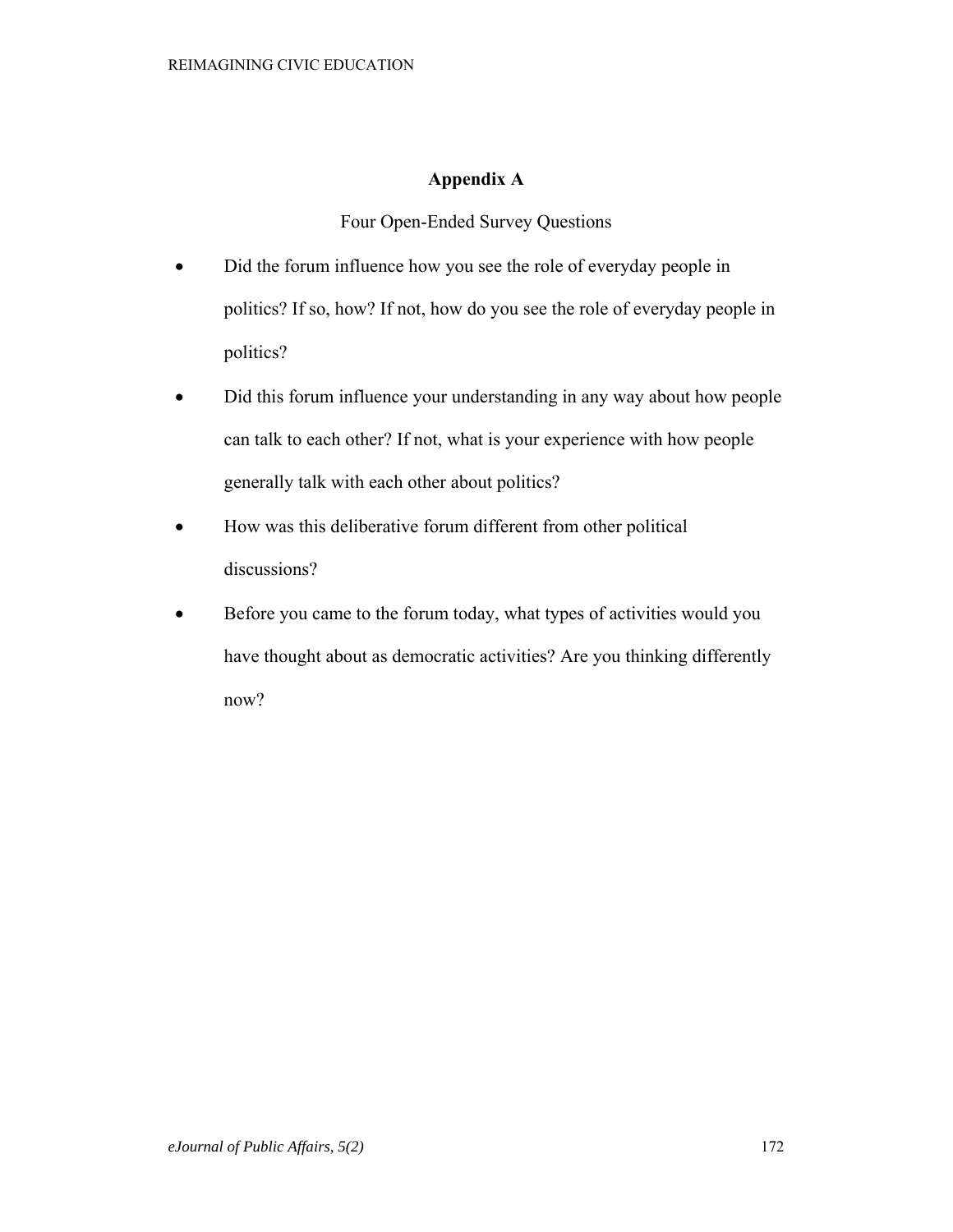## **Appendix B**

## Fourteen Emergent Themes

- 1. Students noted the importance of perspective sharing.
- 2. Students described the role of forums in providing valuable components to the political system.
- 3. Students expressed the idea that the forums exposed them to an aspect of politics they had not experienced previously.
- 4. Students indicated that the forums influenced their realization of the importance of an empowered citizenry.
- 5. Student noted that the attendance at forums provide them hope for a better way of discussing politics.
- 6. The forums influenced students' understanding of the importance of everyday perspectives.
- 7. Students commented on the importance of people's "habit of talk."
- 8. Students made observations about the way forums were structured and the positive influence it had on the type of discourse produced.
- 9. Students noted their appreciation of two-way interaction in the forums.
- 10. Students noted their observation of a more positive environment than they had previously experienced in other democratic activities.
- 11. Students wrote about the benefits created by a more inclusive space than other political spaces they had experienced.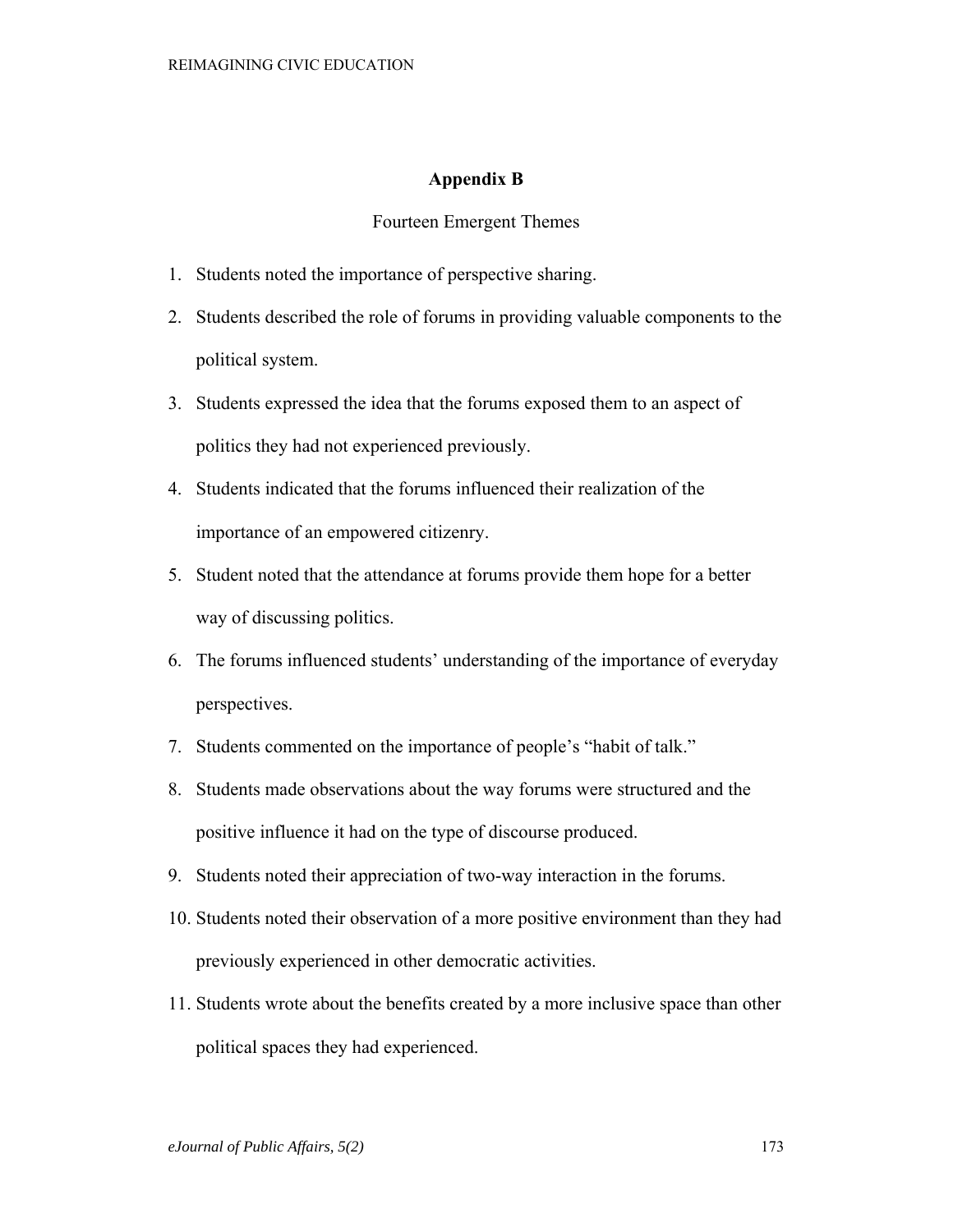- 12. Students commented on how they widened their more traditional understanding of politics (e.g., debates, protests, writing their representative) to include democratic forums in small groups, something would not have considered prior to the forum.
- 13. Students remarked that their understanding of who participates expanded from just leaders and experts to the importance of everyday people's participation, including their own democratic participation.
- 14. Students wrote about the surprising joy they felt in deliberative forum participation.